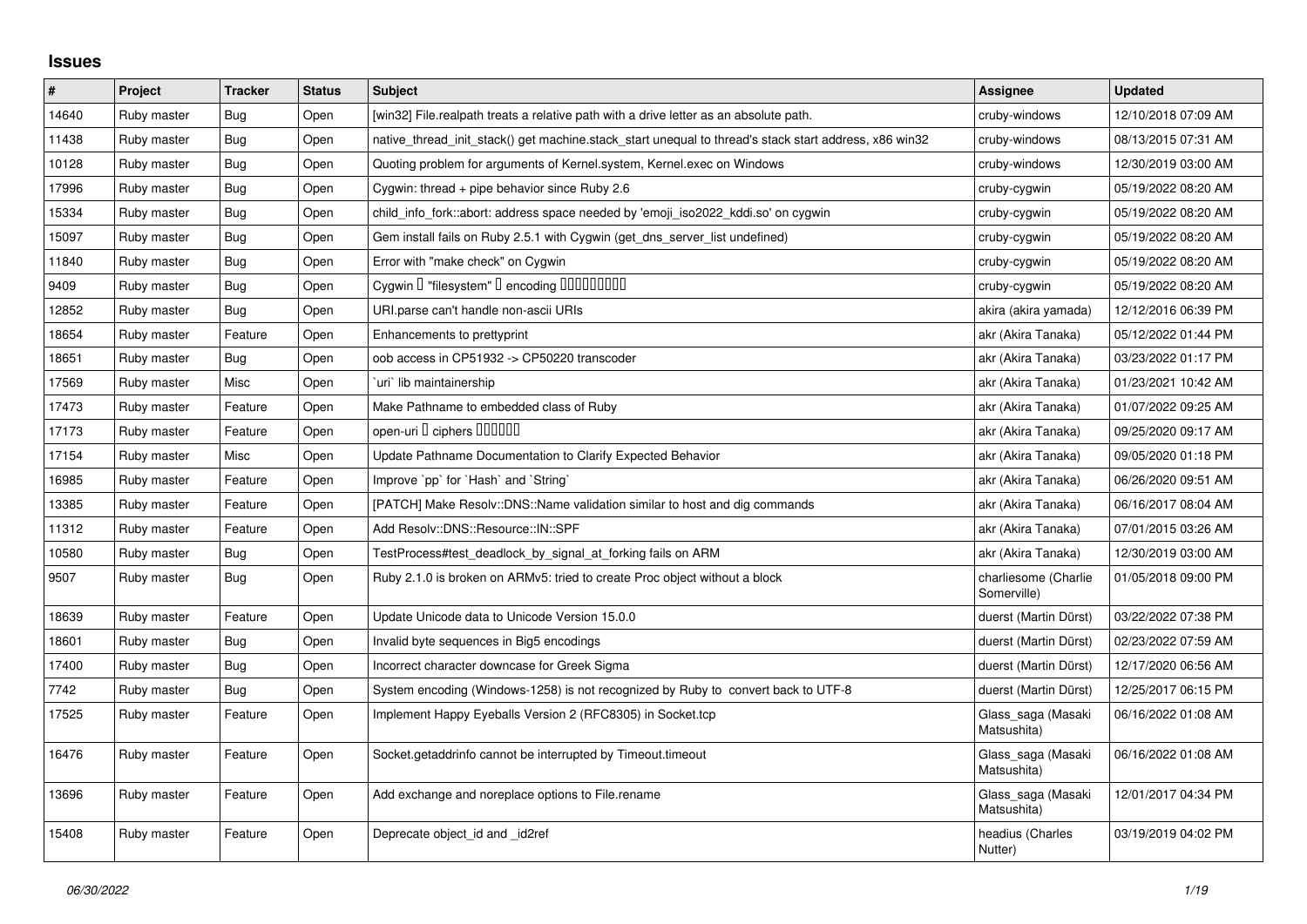| #     | Project     | <b>Tracker</b> | <b>Status</b> | Subject                                                                                                             | <b>Assignee</b>                | <b>Updated</b>      |
|-------|-------------|----------------|---------------|---------------------------------------------------------------------------------------------------------------------|--------------------------------|---------------------|
| 18666 | Ruby master | Bug            | Open          | No rule to make target 'yaml/yaml.h', needed by 'api.o'                                                             | hsbt (Hiroshi<br>SHIBATA)      | 03/29/2022 11:17 AM |
| 18614 | Ruby master | Bug            | Open          | Error (busy loop) in<br>TestGemCommandsSetupCommand#test_destdir_flag_does_not_try_to_write_to_the_default_gem_home | hsbt (Hiroshi<br>SHIBATA)      | 03/17/2022 01:03 AM |
| 18567 | Ruby master | Bug            | Open          | Depending on default gems in stdlib gems when not needed considered harmful                                         | hsbt (Hiroshi<br>SHIBATA)      | 04/21/2022 04:45 PM |
| 18068 | Ruby master | Misc           | Open          | Silence LoadError only if it is for rubygems itself                                                                 | hsbt (Hiroshi<br>SHIBATA)      | 08/08/2021 02:21 PM |
| 18818 | Ruby master | Bug            | Open          | SEGV (Fiber scheduler?)                                                                                             | ioquatix (Samuel<br>Williams)  | 06/06/2022 06:31 PM |
| 18810 | Ruby master | Bug            | Open          | Make `Kernel#p` interruptable.                                                                                      | ioquatix (Samuel<br>Williams)  | 05/30/2022 12:44 AM |
| 18227 | Ruby master | Feature        | Open          | Static class initialization.                                                                                        | ioquatix (Samuel<br>Williams)  | 09/29/2021 09:21 PM |
| 18036 | Ruby master | <b>Bug</b>     | Open          | Pthread fibers become invalid on fork - different from normal fibers.                                               | ioquatix (Samuel<br>Williams)  | 08/19/2021 07:05 AM |
| 13383 | Ruby master | Feature        | Open          | [PATCH] Module#source_location                                                                                      | ioquatix (Samuel<br>Williams)  | 01/09/2020 05:16 AM |
| 18002 | Ruby master | Bug            | Open          | s390x: Tests failing without LC_ALL env                                                                             | jaruga (Jun Aruga)             | 07/12/2021 04:30 PM |
| 16492 | Ruby master | Bug            | Open          | TestBugReporter#test_bug_reporter_add test failures                                                                 | jaruga (Jun Aruga)             | 08/24/2021 01:12 PM |
| 16188 | Ruby master | Misc           | Open          | What are the performance implications of the new keyword arguments in 2.7 and 3.0?                                  | jeremyevans0 (Jeremy<br>Evans) | 11/27/2019 04:45 PM |
| 18277 | Ruby master | Bug            | Open          | buffer error (Zlib::BufError) in Zlib::Deflate#deflate when using MJIT                                              | k0kubun (Takashi<br>Kokubun)   | 01/05/2022 03:04 PM |
| 18058 | Ruby master | Bug            | Open          | 3.1.0-dev with MJIT enabled Zlib::BufError during `gem install`                                                     | k0kubun (Takashi<br>Kokubun)   | 08/02/2021 08:31 PM |
| 17995 | Ruby master | Bug            | Open          | Slow down when mjit and Ractor are being used at same time                                                          | k0kubun (Takashi<br>Kokubun)   | 06/11/2022 04:02 AM |
| 16185 | Ruby master | Bug            | Open          | basictest failure on AIX 6.1 for 64bit build                                                                        | kanemoto (Yutaka<br>Kanemoto)  | 10/15/2019 12:05 AM |
| 18761 | Ruby master | Misc           | Open          | provide an example wasm project                                                                                     | katei (Yuta Saito)             | 05/23/2022 11:01 AM |
| 17210 | Ruby master | Feature        | Open          | More readable and useful `Set#inspect`                                                                              | knu (Akinori MUSHA)            | 05/19/2021 10:12 PM |
| 16989 | Ruby master | Feature        | Open          | Sets: need $\Psi$                                                                                                   | knu (Akinori MUSHA)            | 02/18/2022 02:57 AM |
| 15240 | Ruby master | Feature        | Open          | Set operations check for is_a?(Set), rather than allowing duck typing                                               | knu (Akinori MUSHA)            | 08/27/2019 08:12 PM |
| 11710 | Ruby master | Feature        | Open          | [PATCH] Replace Set#merge with Set#merge! and make Set#merge non-mutating.                                          | knu (Akinori MUSHA)            | 11/18/2015 07:28 PM |
| 18886 | Ruby master | Bug            | Open          | Struct aref and aset don't trigger any tracepoints.                                                                 | ko1 (Koichi Sasada)            | 06/29/2022 06:05 AM |
| 18553 | Ruby master | Bug            | Open          | Memory leak on compiling method call with kwargs                                                                    | ko1 (Koichi Sasada)            | 03/23/2022 09:34 PM |
| 18275 | Ruby master | Feature        | Open          | Add an option to define_method to not capture the surrounding environment                                           | ko1 (Koichi Sasada)            | 12/03/2021 02:34 PM |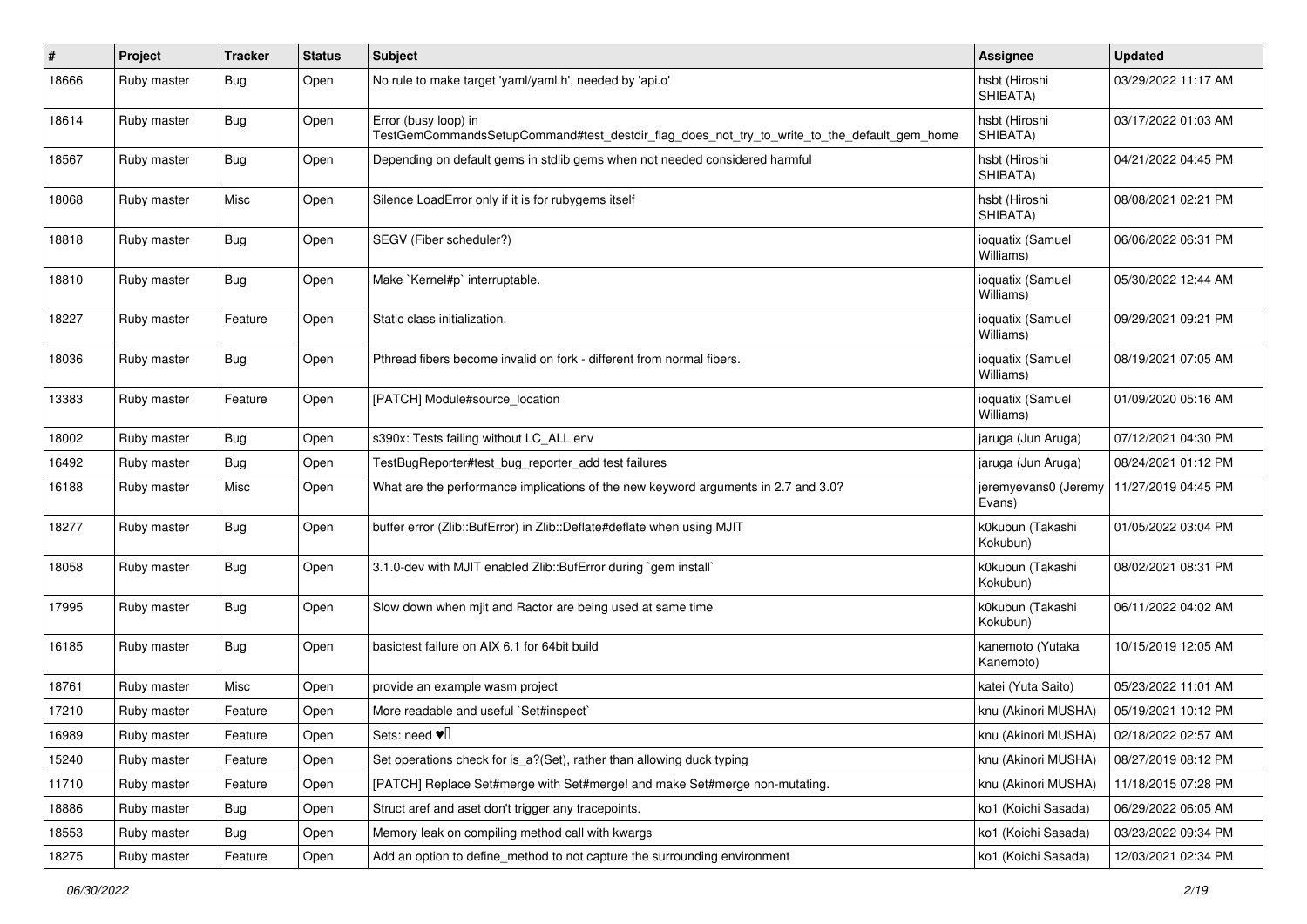| #     | Project     | <b>Tracker</b> | <b>Status</b> | Subject                                                                                                                           | <b>Assignee</b>     | <b>Updated</b>      |
|-------|-------------|----------------|---------------|-----------------------------------------------------------------------------------------------------------------------------------|---------------------|---------------------|
| 18258 | Ruby master | <b>Bug</b>     | Open          | Ractor shareable? can be slow and mutates internal object flags.                                                                  | ko1 (Koichi Sasada) | 10/21/2021 08:58 AM |
| 18119 | Ruby master | Bug            | Open          | Ractor crashes when instantiating classes                                                                                         | ko1 (Koichi Sasada) | 09/14/2021 01:42 AM |
| 17884 | Ruby master | Feature        | Open          | locindex for profiling tools                                                                                                      | ko1 (Koichi Sasada) | 05/24/2021 04:17 PM |
| 17667 | Ruby master | Bug            | Open          | Module#name needs synchronization                                                                                                 | ko1 (Koichi Sasada) | 03/02/2021 07:31 AM |
| 17624 | Ruby master | Bug            | Open          | Ractor.receive is not thread-safe                                                                                                 | ko1 (Koichi Sasada) | 09/14/2021 01:40 AM |
| 17617 | Ruby master | <b>Bug</b>     | Open          | When a Ractor's incoming port is closed, Ractor.receive_if does not raise Ractor::ClosedError, but instead<br>blocks indefinitely | ko1 (Koichi Sasada) | 09/14/2021 01:40 AM |
| 17543 | Ruby master | Bug            | Open          | Ractor isolation broken by `self` in shareable proc                                                                               | ko1 (Koichi Sasada) | 01/29/2021 03:06 PM |
| 17531 | Ruby master | Bug            | Open          | `did_you_mean` not Ractor friendly                                                                                                | ko1 (Koichi Sasada) | 01/29/2021 08:48 AM |
| 17513 | Ruby master | Bug            | Open          | Methods of shareable objects and UnboundMethods should be shareable                                                               | ko1 (Koichi Sasada) | 01/06/2021 08:53 PM |
| 17502 | Ruby master | Misc           | Open          | C vs Ruby                                                                                                                         | ko1 (Koichi Sasada) | 12/02/2021 07:53 PM |
| 17420 | Ruby master | Bug            | Open          | Unsafe mutation of \$" when doing non-RubyGems require in Ractor                                                                  | ko1 (Koichi Sasada) | 01/07/2021 01:23 PM |
| 17414 | Ruby master | Feature        | Open          | Ractor should allow access to shareable attributes for Modules/Classes                                                            | ko1 (Koichi Sasada) | 12/21/2020 03:56 PM |
| 17404 | Ruby master | Feature        | Open          | Ractor `move:` API to allow shareability check                                                                                    | ko1 (Koichi Sasada) | 12/18/2020 09:17 PM |
| 17393 | Ruby master | Feature        | Open          | `Ractor::Moved#inspect`                                                                                                           | ko1 (Koichi Sasada) | 12/21/2020 05:47 PM |
| 17359 | Ruby master | Bug            | Open          | Ractor copy mode is not Ractor-safe                                                                                               | ko1 (Koichi Sasada) | 12/02/2020 05:42 PM |
| 15854 | Ruby master | Feature        | Open          | Tracing instance variable assignment                                                                                              | ko1 (Koichi Sasada) | 07/29/2019 07:13 AM |
| 15802 | Ruby master | Misc           | Open          | Reduce the minimum string buffer size from 127 to 63 bytes                                                                        | ko1 (Koichi Sasada) | 07/30/2019 04:04 AM |
| 15778 | Ruby master | Feature        | Open          | Expose an API to pry-open the stack frames in Ruby                                                                                | ko1 (Koichi Sasada) | 08/29/2019 06:24 AM |
| 15315 | Ruby master | Bug            | Open          | ec_switch can still lose interrupts                                                                                               | ko1 (Koichi Sasada) | 11/20/2018 09:32 AM |
| 15263 | Ruby master | Bug            | Open          | [PATCH] vm_trace.c (postponed_job_register): only hit main thread                                                                 | ko1 (Koichi Sasada) | 10/27/2018 11:35 PM |
| 14859 | Ruby master | Feature        | Open          | [PATCH] implement Timeout in VM                                                                                                   | ko1 (Koichi Sasada) | 07/22/2018 07:42 AM |
| 14813 | Ruby master | Feature        | Open          | [PATCH] gc.c: make gc_enter+gc_exit pairs dtrace probes, too                                                                      | ko1 (Koichi Sasada) | 12/17/2018 07:42 AM |
| 14492 | Ruby master | Feature        | Open          | iseq loading + caching should be in core                                                                                          | ko1 (Koichi Sasada) | 12/10/2020 08:53 AM |
| 14394 | Ruby master | Feature        | Open          | Class.descendants                                                                                                                 | ko1 (Koichi Sasada) | 01/20/2022 10:46 PM |
| 13512 | Ruby master | Feature        | Open          | <b>System Threads</b>                                                                                                             | ko1 (Koichi Sasada) | 07/14/2017 07:08 AM |
| 11808 | Ruby master | Bug            | Open          | Different behavior between Enumerable#grep and Array#grep                                                                         | ko1 (Koichi Sasada) | 10/26/2020 04:36 AM |
| 11174 | Ruby master | Bug            | Open          | threads memory leak                                                                                                               | ko1 (Koichi Sasada) | 06/17/2019 03:17 PM |
| 10932 | Ruby master | Feature        | Open          | Enabling allocation tracing as early as possible                                                                                  | ko1 (Koichi Sasada) | 06/13/2015 07:54 AM |
| 10423 | Ruby master | Feature        | Open          | [PATCH] opt_str_lit*: avoid literal string allocations                                                                            | ko1 (Koichi Sasada) | 01/05/2018 09:01 PM |
| 10238 | Ruby master | Feature        | Open          | todo: remove dependency on malloc_usable_size                                                                                     | ko1 (Koichi Sasada) | 12/10/2020 09:20 AM |
| 10009 | Ruby master | Bug            | Open          | IO operation is 10x slower in multi-thread environment                                                                            | ko1 (Koichi Sasada) | 05/21/2015 07:19 AM |
| 8444  | Ruby master | Bug            | Open          | Regexp vars \$~ and friends are not thread local                                                                                  | ko1 (Koichi Sasada) | 07/30/2019 07:38 AM |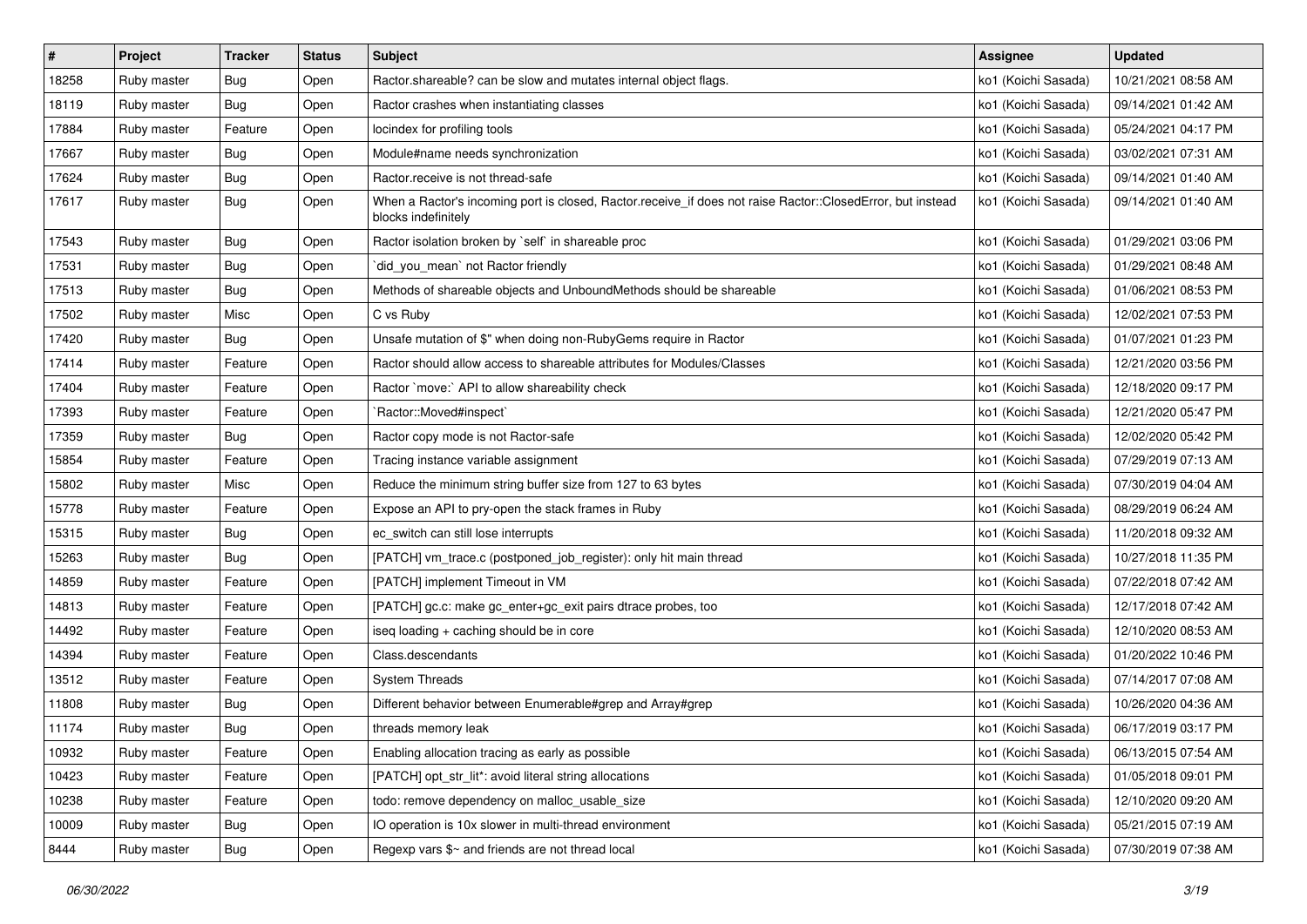| $\sharp$ | <b>Project</b> | <b>Tracker</b> | <b>Status</b> | <b>Subject</b>                                                               | Assignee                               | <b>Updated</b>      |
|----------|----------------|----------------|---------------|------------------------------------------------------------------------------|----------------------------------------|---------------------|
| 13697    | Ruby master    | Feature        | Open          | [PATCH]: futex based thread primitives                                       | kosaki (Motohiro<br>KOSAKI)            | 01/28/2018 11:41 PM |
| 15918    | Ruby master    | Feature        | Open          | Pattern matching for Set                                                     | ktsj (Kazuki Tsujimoto)                | 07/29/2019 08:12 AM |
| 15881    | Ruby master    | Feature        | Open          | Optimize deconstruct in pattern matching                                     | ktsj (Kazuki Tsujimoto)                | 12/25/2019 04:28 AM |
| 18564    | Ruby master    | Feature        | Open          | Add Exception#detailed_message                                               | mame (Yusuke<br>Endoh)                 | 02/01/2022 08:06 PM |
| 18194    | Ruby master    | Feature        | Open          | No easy way to format exception messages per thread/fiber scheduler context. | mame (Yusuke<br>Endoh)                 | 09/29/2021 10:10 AM |
| 14244    | Ruby master    | Feature        | Open          | Better error messages for scripts with non-matching end statements           | mame (Yusuke<br>Endoh)                 | 11/29/2018 08:57 AM |
| 15815    | Ruby master    | Feature        | Open          | Add option to raise NoMethodError for OpenStruct                             | marcandre<br>(Marc-Andre<br>Lafortune) | 09/28/2020 02:11 AM |
| 9347     | Ruby master    | Feature        | Open          | Accept non callable argument to detect                                       | marcandre<br>(Marc-Andre<br>Lafortune) | 01/05/2018 09:00 PM |
| 8223     | Ruby master    | Feature        | Open          | Make Matrix more omnivorous.                                                 | marcandre<br>(Marc-Andre<br>Lafortune) | 04/09/2013 03:42 AM |
| 18159    | Ruby master    | Feature        | Open          | Integrate functionality of dead_end gem into Ruby                            | matz (Yukihiro<br>Matsumoto)           | 06/17/2022 02:06 PM |
| 17849    | Ruby master    | Feature        | Open          | Fix Timeout timeout so that it can be used in threaded Web servers           | matz (Yukihiro<br>Matsumoto)           | 04/10/2022 06:26 AM |
| 17830    | Ruby master    | Feature        | Open          | Add Integer#previous and Integer#prev                                        | matz (Yukihiro<br>Matsumoto)           | 04/27/2021 11:35 PM |
| 17785    | Ruby master    | Feature        | Open          | Allow named parameters to be keywords                                        | matz (Yukihiro<br>Matsumoto)           | 12/17/2021 06:10 PM |
| 17288    | Ruby master    | Feature        | Open          | Optimize _send_ call with a literal method name                              | matz (Yukihiro<br>Matsumoto)           | 10/30/2020 12:17 AM |
| 17279    | Ruby master    | Feature        | Open          | Allow a negative step in Range#step with a block                             | matz (Yukihiro<br>Matsumoto)           | 10/22/2020 02:23 AM |
| 17184    | Ruby master    | Feature        | Open          | No stdlib function to perform simple string replacement                      | matz (Yukihiro<br>Matsumoto)           | 02/23/2021 09:27 PM |
| 16992    | Ruby master    | Feature        | Open          | Sets: officially ordered                                                     | matz (Yukihiro<br>Matsumoto)           | 09/03/2020 02:08 PM |
| 16986    | Ruby master    | Feature        | Open          | Anonymous Struct literal                                                     | matz (Yukihiro<br>Matsumoto)           | 01/15/2022 04:57 PM |
| 16894    | Ruby master    | Feature        | Open          | Integer division for Ruby 3                                                  | matz (Yukihiro<br>Matsumoto)           | 05/18/2020 03:41 PM |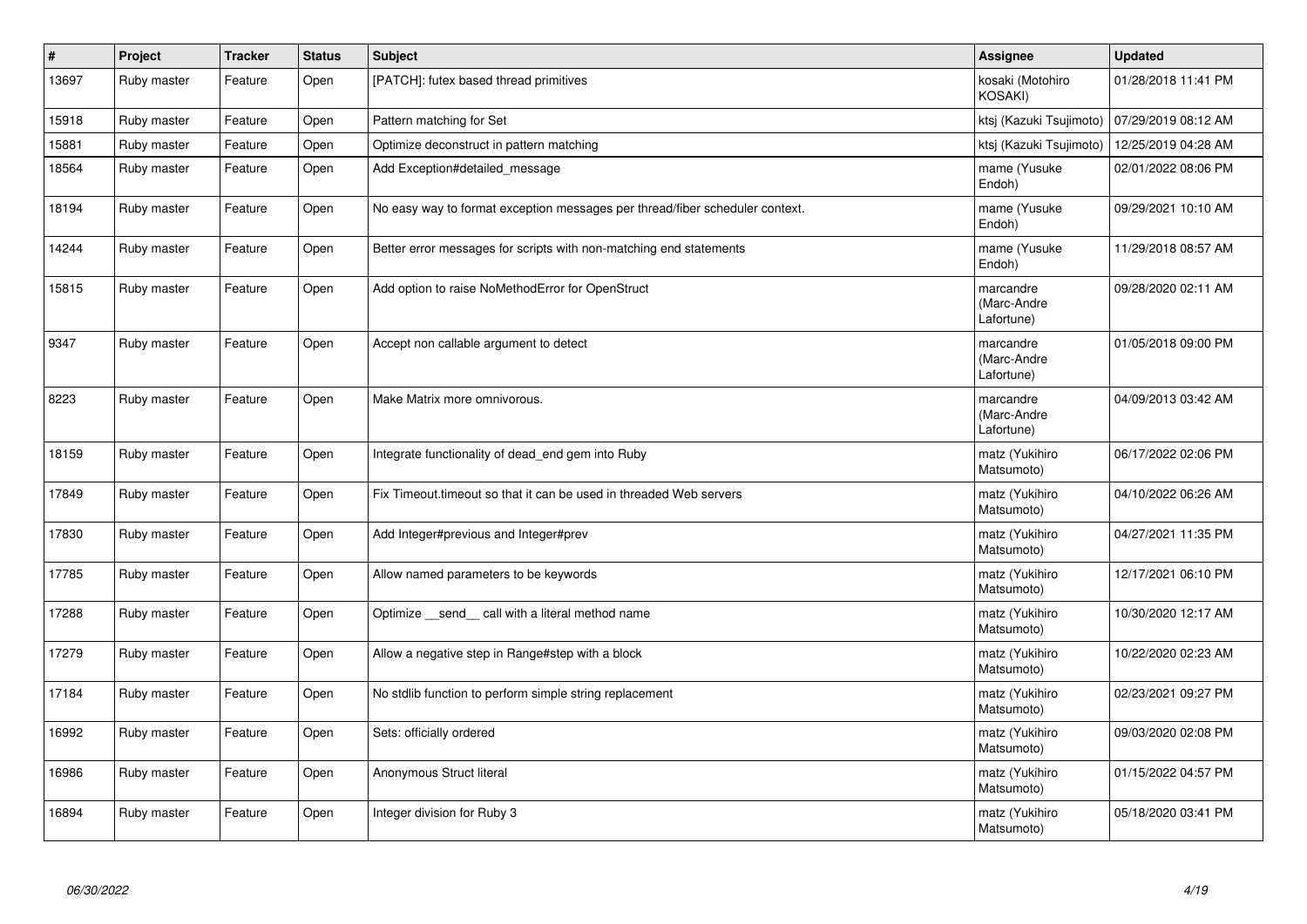| $\#$  | Project     | <b>Tracker</b> | <b>Status</b> | <b>Subject</b>                                                                     | <b>Assignee</b>              | <b>Updated</b>      |
|-------|-------------|----------------|---------------|------------------------------------------------------------------------------------|------------------------------|---------------------|
| 16495 | Ruby master | Feature        | Open          | Inconsistent quotes in error messages                                              | matz (Yukihiro<br>Matsumoto) | 06/15/2022 04:21 PM |
| 15991 | Ruby master | Feature        | Open          | Allow questionmarks in variable names                                              | matz (Yukihiro<br>Matsumoto) | 07/30/2019 03:57 AM |
| 15837 | Ruby master | Feature        | Open          | Module#name_components                                                             | matz (Yukihiro<br>Matsumoto) | 05/08/2019 10:29 AM |
| 15764 | Ruby master | <b>Bug</b>     | Open          | Whitespace and control characters should not be permitted in tokens                | matz (Yukihiro<br>Matsumoto) | 04/22/2019 07:48 AM |
| 15445 | Ruby master | Feature        | Open          | Reject '.123' in Float() method                                                    | matz (Yukihiro<br>Matsumoto) | 01/10/2019 07:59 AM |
| 15330 | Ruby master | Feature        | Open          | autoload_relative                                                                  | matz (Yukihiro<br>Matsumoto) | 06/19/2022 11:25 PM |
| 15277 | Ruby master | Feature        | Open          | at_exec                                                                            | matz (Yukihiro<br>Matsumoto) | 05/25/2020 01:09 AM |
| 15192 | Ruby master | Feature        | Open          | Introduce a new "shortcut assigning" syntax to convenient setup instance variables | matz (Yukihiro<br>Matsumoto) | 12/14/2021 06:42 PM |
| 15112 | Ruby master | Feature        | Open          | Introducing the short form of `STDERR.puts expr.inspect`.                          | matz (Yukihiro<br>Matsumoto) | 10/12/2018 02:02 AM |
| 14982 | Ruby master | Feature        | Open          | Improve namespace system in ruby to avoiding top-level names chaos                 | matz (Yukihiro<br>Matsumoto) | 12/31/2021 05:39 PM |
| 14927 | Ruby master | Feature        | Open          | Loading multiple files at once                                                     | matz (Yukihiro<br>Matsumoto) | 09/18/2018 12:38 AM |
| 14760 | Ruby master | Misc           | Open          | cross-thread IO#close semantics                                                    | matz (Yukihiro<br>Matsumoto) | 05/17/2018 08:21 AM |
| 14724 | Ruby master | Feature        | Open          | chains of inequalities                                                             | matz (Yukihiro<br>Matsumoto) | 05/19/2018 01:06 AM |
| 14609 | Ruby master | Feature        | Open          | Let `Kernel#p` without an argument print the receiver                              | matz (Yukihiro<br>Matsumoto) | 02/08/2020 08:43 PM |
| 14546 | Ruby master | Feature        | Open          | Hash#delete!                                                                       | matz (Yukihiro<br>Matsumoto) | 05/30/2018 08:24 PM |
| 14128 | Ruby master | Feature        | Open          | Introduce Hash#delete default value                                                | matz (Yukihiro<br>Matsumoto) | 11/25/2017 04:41 PM |
| 12306 | Ruby master | Feature        | Open          | Implement String #blank? #present? and improve #strip and family to handle unicode | matz (Yukihiro<br>Matsumoto) | 07/22/2018 10:55 PM |
| 12244 | Ruby master | Feature        | Open          | Add a way to `integer - integer % num`                                             | matz (Yukihiro<br>Matsumoto) | 05/17/2016 06:05 AM |
| 12019 | Ruby master | Feature        | Open          | Better low-level support for writing concurrent libraries                          | matz (Yukihiro<br>Matsumoto) | 12/23/2021 11:43 PM |
| 11882 | Ruby master | Feature        | Open          | Map or NamedMap                                                                    | matz (Yukihiro<br>Matsumoto) | 01/17/2021 01:31 PM |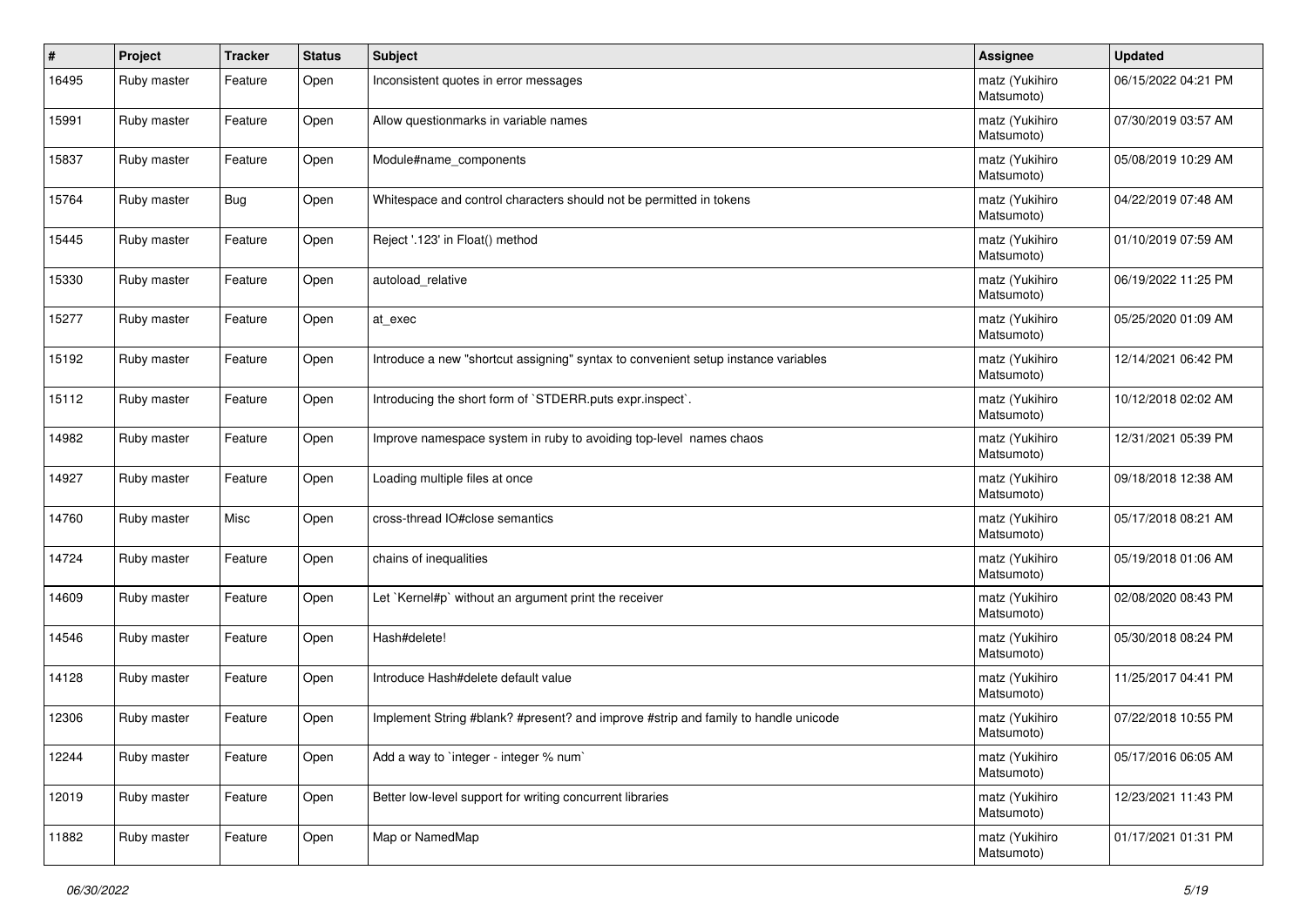| ∦     | Project     | <b>Tracker</b> | <b>Status</b> | Subject                                                                               | <b>Assignee</b>              | <b>Updated</b>      |
|-------|-------------|----------------|---------------|---------------------------------------------------------------------------------------|------------------------------|---------------------|
| 11735 | Ruby master | Feature        | Open          | Porting String#squish and String#squish! from Ruby on Rails' Active Support           | matz (Yukihiro<br>Matsumoto) | 06/24/2016 08:02 AM |
| 11627 | Ruby master | Feature        | Open          | make `nonzero` an alias of `nonzero?`                                                 | matz (Yukihiro<br>Matsumoto) | 12/23/2021 11:43 PM |
| 11518 | Ruby master | Feature        | Open          | Queue enhancement - promote! and promote_all!                                         | matz (Yukihiro<br>Matsumoto) | 09/17/2015 08:40 PM |
| 11517 | Ruby master | Feature        | Open          | Queue enhancement - conditional pop                                                   | matz (Yukihiro<br>Matsumoto) | 09/17/2015 09:02 PM |
| 11390 | Ruby master | Feature        | Open          | Allow symbols starting with numbers                                                   | matz (Yukihiro<br>Matsumoto) | 08/14/2015 05:23 AM |
| 11307 | Ruby master | Feature        | Open          | exception-free non-blocking Queue#pop                                                 | matz (Yukihiro<br>Matsumoto) | 06/25/2015 11:06 PM |
| 11181 | Ruby master | Feature        | Open          | Add a line directive to Ruby                                                          | matz (Yukihiro<br>Matsumoto) | 01/26/2016 02:04 AM |
| 11122 | Ruby master | Feature        | Open          | exception-free non-blocking Queue/SizedQueue operations                               | matz (Yukihiro<br>Matsumoto) | 05/06/2015 08:53 PM |
| 10574 | Ruby master | Feature        | Open          | Add String#Ichomp and String.Ichomp!                                                  | matz (Yukihiro<br>Matsumoto) | 12/15/2014 04:34 PM |
| 10549 | Ruby master | Feature        | Open          | Deprecate each_with_index and each_with_object in favor of with_index and with_object | matz (Yukihiro<br>Matsumoto) | 07/27/2021 11:09 AM |
| 10541 | Ruby master | Misc           | Open          | Remove shorthand string interpolation syntax                                          | matz (Yukihiro<br>Matsumoto) | 10/08/2015 05:44 PM |
| 10498 | Ruby master | Feature        | Open          | Make 'loop' yield a counter                                                           | matz (Yukihiro<br>Matsumoto) | 01/05/2018 09:01 PM |
| 10489 | Ruby master | Feature        | Open          | Add inherit method for clearer and multiple inheritance                               | matz (Yukihiro<br>Matsumoto) | 12/10/2020 08:53 AM |
| 10404 | Ruby master | Feature        | Open          | Allow individual finalizers to be removed with ObjectSpace.undefine_finalizer         | matz (Yukihiro<br>Matsumoto) | 10/20/2014 08:14 AM |
| 10287 | Ruby master | Feature        | Open          | rename COLON3 to COLON2_HEAD.                                                         | matz (Yukihiro<br>Matsumoto) | 07/27/2021 09:34 AM |
| 9704  | Ruby master | Feature        | Open          | Refinements as files instead of modules                                               | matz (Yukihiro<br>Matsumoto) | 10/11/2016 06:36 PM |
| 9614  | Ruby master | Feature        | Open          | ordering of non-Hash items which use st_ internally                                   | matz (Yukihiro<br>Matsumoto) | 01/05/2018 09:00 PM |
| 9123  | Ruby master | Feature        | Open          | Make Numeric#nonzero? behavior consistent with Numeric#zero?                          | matz (Yukihiro<br>Matsumoto) | 06/11/2019 12:55 PM |
| 9070  | Ruby master | Feature        | Open          | Introduce `---` as synonym of `end` keyword                                           | matz (Yukihiro<br>Matsumoto) | 11/02/2013 03:23 AM |
| 9043  | Ruby master | Feature        | Open          | Add String#f method as shortcut for #freeze                                           | matz (Yukihiro<br>Matsumoto) | 01/05/2018 09:00 PM |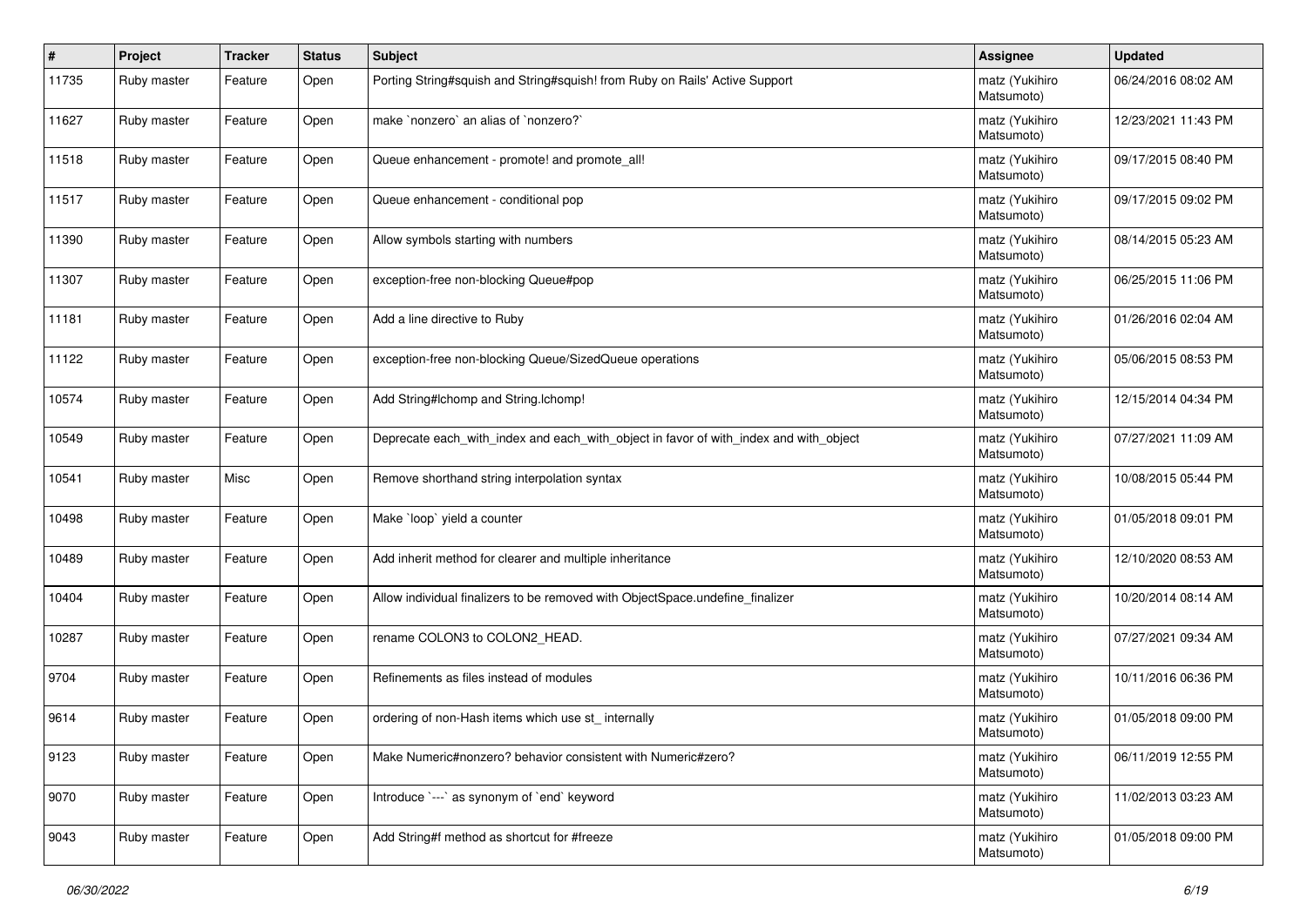| $\vert$ # | Project     | <b>Tracker</b> | <b>Status</b> | Subject                                                                                   | <b>Assignee</b>              | <b>Updated</b>      |
|-----------|-------------|----------------|---------------|-------------------------------------------------------------------------------------------|------------------------------|---------------------|
| 8804      | Ruby master | Feature        | Open          | ONCE syntax                                                                               | matz (Yukihiro<br>Matsumoto) | 01/04/2020 08:26 PM |
| 8663      | Ruby master | Feature        | Open          | Officialy alias ArgumentError to ArgError                                                 | matz (Yukihiro<br>Matsumoto) | 08/09/2013 07:42 PM |
| 8478      | Ruby master | Feature        | Open          | The hash returned by Enumerable#group_by should have an empty array for its default value | matz (Yukihiro<br>Matsumoto) | 06/04/2013 03:56 PM |
| 8232      | Ruby master | Feature        | Open          | Rudiments of abstract algebra in Ruby                                                     | matz (Yukihiro<br>Matsumoto) | 04/09/2013 01:47 AM |
| 8229      | Ruby master | Feature        | Open          | extend Hash.include?                                                                      | matz (Yukihiro<br>Matsumoto) | 12/10/2020 08:53 AM |
| 8061      | Ruby master | Feature        | Open          | 000000000000000                                                                           | matz (Yukihiro<br>Matsumoto) | 12/25/2017 06:15 PM |
| 7914      | Ruby master | Feature        | Open          | Case for local class methods                                                              | matz (Yukihiro<br>Matsumoto) | 12/25/2017 06:15 PM |
| 7883      | Ruby master | Feature        | Open          | Add Regex#to_proc                                                                         | matz (Yukihiro<br>Matsumoto) | 12/25/2017 06:15 PM |
| 7876      | Ruby master | Feature        | Open          | Add method for accessing Class from within Singleton Class                                | matz (Yukihiro<br>Matsumoto) | 12/25/2017 06:15 PM |
| 7848      | Ruby master | Feature        | Open          | Restore default state for core ruby objects                                               | matz (Yukihiro<br>Matsumoto) | 12/25/2017 06:15 PM |
| 7795      | Ruby master | Feature        | Open          | Symbol.defined? and/or to_existing_symbol                                                 | matz (Yukihiro<br>Matsumoto) | 12/25/2017 06:15 PM |
| 7748      | Ruby master | Feature        | Open          | Contextual send                                                                           | matz (Yukihiro<br>Matsumoto) | 12/10/2020 08:53 AM |
| 7704      | Ruby master | Feature        | Open          | Add a list of enabled (experimental) language features.                                   | matz (Yukihiro<br>Matsumoto) | 12/25/2017 06:15 PM |
| 7702      | Ruby master | Feature        | Open          | Remove Proc#binding                                                                       | matz (Yukihiro<br>Matsumoto) | 07/15/2019 07:39 PM |
| 7657      | Ruby master | Feature        | Open          | Array#& doesn't accept Enumerables                                                        | matz (Yukihiro<br>Matsumoto) | 12/25/2017 06:15 PM |
| 7654      | Ruby master | Feature        | Open          | Add optional code block to IO::readlines                                                  | matz (Yukihiro<br>Matsumoto) | 12/25/2017 06:15 PM |
| 7614      | Ruby master | Feature        | Open          | alias_accessor                                                                            | matz (Yukihiro<br>Matsumoto) | 12/25/2017 06:15 PM |
| 7611      | Ruby master | Feature        | Open          | Focal method for all loads/requires                                                       | matz (Yukihiro<br>Matsumoto) | 12/25/2017 06:15 PM |
| 7604      | Ruby master | Feature        | Open          | Make === comparison operator ability to delegate comparison to an argument                | matz (Yukihiro<br>Matsumoto) | 12/25/2017 06:15 PM |
| 7548      | Ruby master | Feature        | Open          | Load and Require Callbacks                                                                | matz (Yukihiro<br>Matsumoto) | 12/25/2017 06:15 PM |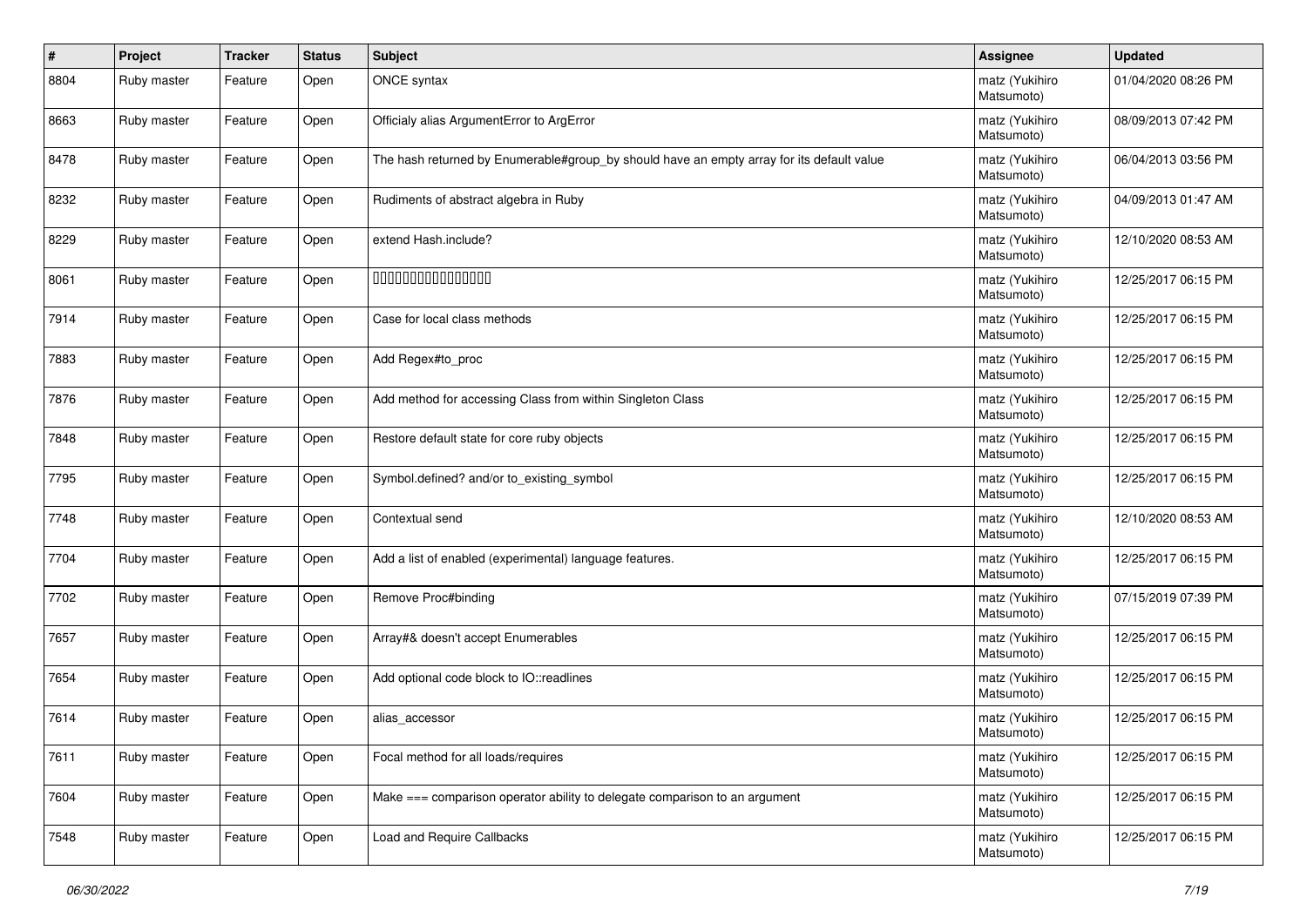| $\vert$ # | Project     | <b>Tracker</b> | <b>Status</b> | <b>Subject</b>                                                                                                                         | Assignee                                | <b>Updated</b>      |
|-----------|-------------|----------------|---------------|----------------------------------------------------------------------------------------------------------------------------------------|-----------------------------------------|---------------------|
| 7546      | Ruby master | Feature        | Open          | Change behavior of `Array#slice` for an argument of `Range` class                                                                      | matz (Yukihiro<br>Matsumoto)            | 12/10/2020 08:49 AM |
| 7444      | Ruby master | Feature        | Open          | Array#product set                                                                                                                      | matz (Yukihiro<br>Matsumoto)            | 12/25/2017 06:15 PM |
| 7377      | Ruby master | Feature        | Open          | #indetical? as an alias for #equal?                                                                                                    | matz (Yukihiro<br>Matsumoto)            | 12/25/2017 06:15 PM |
| 7149      | Ruby master | Feature        | Open          | Constant magic for everyone.                                                                                                           | matz (Yukihiro<br>Matsumoto)            | 12/25/2017 06:15 PM |
| 6869      | Ruby master | Feature        | Open          | Do not treat `_` parameter exceptionally                                                                                               | matz (Yukihiro<br>Matsumoto)            | 12/10/2020 08:58 AM |
| 6817      | Ruby master | Feature        | Open          | Partial application                                                                                                                    | matz (Yukihiro<br>Matsumoto)            | 12/25/2017 06:15 PM |
| 6641      | Ruby master | Feature        | Open          | Hash.auto constructor                                                                                                                  | matz (Yukihiro<br>Matsumoto)            | 12/25/2017 06:15 PM |
| 18439     | Ruby master | Feature        | Open          | Support YJIT for VC++                                                                                                                  | maximecb (Maxime<br>Chevalier-Boisvert) | 01/10/2022 11:29 PM |
| 16559     | Ruby master | Feature        | Open          | Net::HTTP#request injects "Connection: close" header if #started? is false, wasting HTTP server resources                              | naruse (Yui NARUSE)                     | 05/28/2020 07:37 PM |
| 15940     | Ruby master | Feature        | Open          | Coerce symbols internal fstrings in UTF8 rather than ASCII to better share memory with string literals                                 | naruse (Yui NARUSE)                     | 07/30/2019 04:17 AM |
| 15931     | Ruby master | Feature        | Open          | encoding for CESU-8                                                                                                                    | naruse (Yui NARUSE)                     | 12/20/2019 05:42 AM |
| 15007     | Ruby master | Misc           | Open          | Let all Init_xxx and extension APIs frequently called from init code paths be considered cold                                          | naruse (Yui NARUSE)                     | 12/06/2018 11:05 AM |
| 10628     | Ruby master | Misc           | Open          | Peformance of URI module                                                                                                               | naruse (Yui NARUSE)                     | 12/26/2014 04:08 PM |
| 7892      | Ruby master | <b>Bug</b>     | Open          | MIME encoding bug of NKF.nkf                                                                                                           | naruse (Yui NARUSE)                     | 12/25/2017 06:15 PM |
| 18623     | Ruby master | Bug            | Open          | make runnable` does not work                                                                                                           | nobu (Nobuyoshi<br>Nakada)              | 03/16/2022 01:28 AM |
| 16978     | Ruby master | Feature        | Open          | Ruby should not use realpath for __FILE__                                                                                              | nobu (Nobuyoshi<br>Nakada)              | 04/01/2022 11:30 AM |
| 16291     | Ruby master | Feature        | Open          | Introduce support for resize in rb_ary_freeze and prefer internal use of rb_ary_freeze and rb_str_freeze for<br>String and Array types | nobu (Nobuyoshi<br>Nakada)              | 12/25/2020 02:43 AM |
| 15305     | Ruby master | Feature        | Open          | [PATCH] include/ruby/ruby.h (RB ALLOCV*): remove GC guard                                                                              | nobu (Nobuyoshi<br>Nakada)              | 07/27/2021 11:39 AM |
| 14971     | Ruby master | Bug            | Open          | error: implicit declaration of function 'rb_vm_call0                                                                                   | nobu (Nobuyoshi<br>Nakada)              | 09/06/2018 03:53 AM |
| 14692     | Ruby master | Misc           | Open          | Question: Ruby stdlib's Option Parser                                                                                                  | nobu (Nobuyoshi<br>Nakada)              | 04/22/2018 05:53 AM |
| 13378     | Ruby master | Feature        | Open          | Eliminate 4 of 8 syscalls when requiring file by absolute path                                                                         | nobu (Nobuyoshi<br>Nakada)              | 06/16/2017 07:57 AM |
| 12064     | Ruby master | Feature        | Open          | Make creation of enc/unicode/casefold.h automatic again                                                                                | nobu (Nobuyoshi<br>Nakada)              | 02/12/2016 06:13 AM |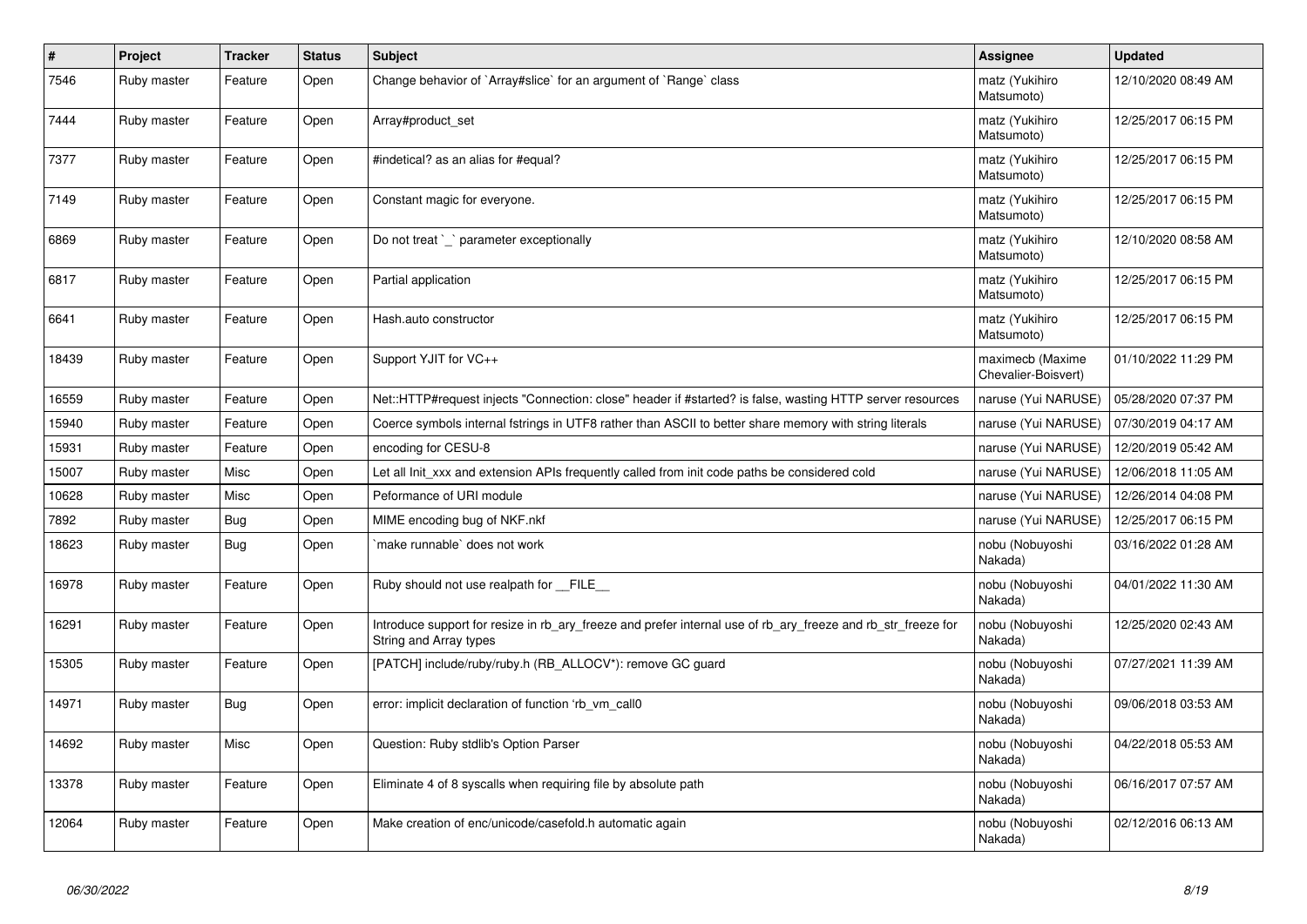| $\pmb{\#}$ | Project     | Tracker    | <b>Status</b> | Subject                                                                       | <b>Assignee</b>                       | <b>Updated</b>      |
|------------|-------------|------------|---------------|-------------------------------------------------------------------------------|---------------------------------------|---------------------|
| 11670      | Ruby master | Feature    | Open          | Show warning to make nested def obsolete                                      | nobu (Nobuyoshi<br>Nakada)            | 11/09/2015 07:40 AM |
| 10416      | Ruby master | <b>Bug</b> | Open          | Create mechanism for updating of Unicode data files downstreams when we want  | nobu (Nobuyoshi<br>Nakada)            | 10/08/2021 06:40 AM |
| 8449       | Ruby master | Feature    | Open          | Array#ary_plus always returns an array                                        | nobu (Nobuyoshi<br>Nakada)            | 06/02/2013 04:23 PM |
| 8270       | Ruby master | Feature    | Open          | Ruby should build without thread support (aka minix)                          | nobu (Nobuyoshi<br>Nakada)            | 12/10/2020 08:53 AM |
| 7840       | Ruby master | Bug        | Open          | -Wdeclaration-after-statement is valid for C/ObjC but not for C++             | nobu (Nobuyoshi<br>Nakada)            | 06/02/2020 04:41 PM |
| 7745       | Ruby master | Feature    | Open          | lib/observer.rb: Observers are compared by identity                           | nobu (Nobuyoshi<br>Nakada)            | 12/25/2017 06:15 PM |
| 15072      | Ruby master | Bug        | Open          | thread.c:4356:5: error: implicit declaration of function 'ubf_list_atfork'    | normalperson (Eric<br>Wong)           | 09/20/2018 03:32 AM |
| 11299      | Ruby master | Feature    | Open          | [PATCH] use Array instead of custom struct for generic ivars                  | normalperson (Eric<br>Wong)           | 06/24/2015 12:38 AM |
| 10328      | Ruby master | Feature    | Open          | [PATCH] make OPT_SUPPORT_JOKE a proper VM option                              | normalperson (Eric<br>Wong)           | 01/05/2018 09:01 PM |
| 18658      | Ruby master | Bug        | Open          | Need openssl 3 support for Ubuntu 22.04 (Ruby 2.7.x and 3.0.x)                | rhenium (Kazuki<br>Yamaguchi)         | 05/30/2022 08:06 PM |
| 18726      | Ruby master | Misc       | Open          | CI Error on c99 and c2x                                                       | shyouhei (Shyouhei<br>Urabe)          | 04/19/2022 09:05 AM |
| 9590       | Ruby master | Feature    | Open          | introduce st_foreach_update and st_foreach_update_check for performance.      | tarui (Masaya Tarui)                  | 01/05/2018 09:00 PM |
| 7788       | Ruby master | Feature    | Open          | YAML Tag Schema Support                                                       | tenderlovemaking<br>(Aaron Patterson) | 12/25/2017 06:15 PM |
| 11599      | Ruby master | Feature    | Open          | Dump entries of hash in ObjectSpace                                           | tmm1 (Aman Karmani)                   | 11/24/2015 05:52 PM |
| 11292      | Ruby master | Feature    | Open          | objspace: Dump type of special consts                                         | tmm1 (Aman Karmani)                   | 06/22/2015 04:22 AM |
| 11142      | Ruby master | Bug        | Open          | Command line argument parser on windows handles double quotes inconsistently. | usa (Usaku<br>NAKAMURA)               | 05/12/2015 04:09 PM |
| 14844      | Ruby master | Feature    | Open          | Future of RubyVM::AST?                                                        | yui-knk (Kaneko<br>Yuichiro)          | 08/31/2020 08:22 AM |
| 10513      | Ruby master | Misc       | Open          | instance_eval yields the receiver, but is documented to yield no arguments    | zzak (Zachary Scott)                  | 11/14/2014 10:29 PM |
| 18888      | Ruby master | Misc       | Open          | Migrate ruby-lang.org mail services to Google Domains and Google Workspace    |                                       | 06/30/2022 03:22 AM |
| 18887      | Ruby master | <b>Bug</b> | Open          | documentation for protected methods                                           |                                       | 06/29/2022 08:08 AM |
| 18885      | Ruby master | Feature    | Open          | Long lived fork advisory API (potential Copy on Write optimizations)          |                                       | 06/28/2022 01:21 PM |
| 18883      | Ruby master | Bug        | Open          | parse.y: trailing comma cannot coexist with star                              |                                       | 06/28/2022 07:25 AM |
| 18880      | Ruby master | <b>Bug</b> | Open          | IO#sysread on Windows does not validate arguments                             |                                       | 06/26/2022 04:26 PM |
| 18878      | Ruby master | Bug        | Open          | parse.y: Foo::Bar {} is inconsistently rejected                               |                                       | 06/28/2022 03:38 AM |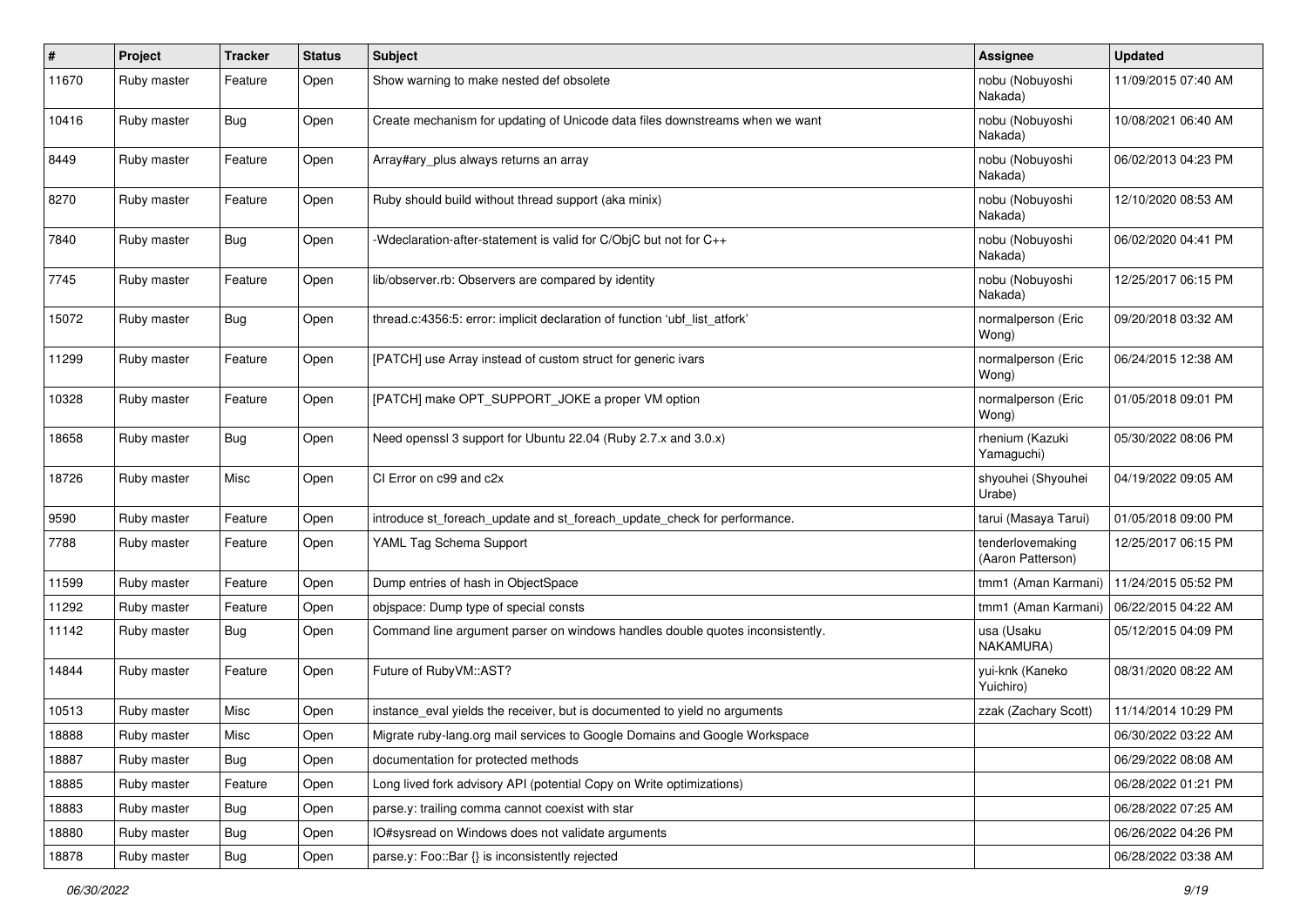| $\vert$ # | Project     | <b>Tracker</b> | <b>Status</b> | <b>Subject</b>                                                                        | <b>Assignee</b> | <b>Updated</b>      |
|-----------|-------------|----------------|---------------|---------------------------------------------------------------------------------------|-----------------|---------------------|
| 18877     | Ruby master | <b>Bug</b>     | Open          | parse.y: escaped space inconsistently allowed after assignment                        |                 | 06/26/2022 12:57 PM |
| 18842     | Ruby master | Bug            | Open          | Ruby's Resolv library does not handle correctly the `NODATA` case                     |                 | 06/19/2022 05:39 PM |
| 18841     | Ruby master | Feature        | Open          | Proposal: autoload_relative                                                           |                 | 06/19/2022 11:22 PM |
| 18840     | Ruby master | Misc           | Open          | Top-level #using and other methods docs                                               |                 | 06/18/2022 07:12 PM |
| 18837     | Ruby master | Bug            | Open          | Not possible to evaluate expression with numbered parameters in it                    |                 | 06/17/2022 12:48 PM |
| 18836     | Ruby master | Misc           | Open          | DevMeeting-2022-07-21                                                                 |                 | 06/30/2022 03:26 AM |
| 18835     | Ruby master | Feature        | Open          | Add InstructionSequence#type method                                                   |                 | 06/16/2022 10:30 PM |
| 18832     | Ruby master | Feature        | Open          | Do not have class/module keywords consider ancestors of Object                        |                 | 06/21/2022 05:50 AM |
| 18831     | Ruby master | Feature        | Open          | Block argument to 'yield'                                                             |                 | 06/18/2022 03:12 AM |
| 18826     | Ruby master | <b>Bug</b>     | Open          | Symbol#to_proc inconsistent, sometimes calls private methods                          |                 | 06/16/2022 07:27 AM |
| 18825     | Ruby master | Feature        | Open          | Specialized instruction for "array literal + `.hash`"                                 |                 | 06/14/2022 05:24 PM |
| 18822     | Ruby master | Feature        | Open          | Ruby lack a proper method to percent-encode strings for URIs (RFC 3986)               |                 | 06/09/2022 02:42 PM |
| 18821     | Ruby master | Feature        | Open          | Expose Pattern Matching interfaces in core classes                                    |                 | 06/09/2022 07:24 AM |
| 18816     | Ruby master | Bug            | Open          | Ractor segfaulting MacOS 12.4 (aarch64 / M1 processor)                                |                 | 06/13/2022 01:46 PM |
| 18815     | Ruby master | Feature        | Open          | instance_{eval,exec} vs Proc#>>                                                       |                 | 06/02/2022 05:17 PM |
| 18814     | Ruby master | Feature        | Open          | Ractor: add method to query incoming message queue size                               |                 | 06/02/2022 11:59 AM |
| 18812     | Ruby master | Feature        | Open          | Add ability to trace exit locations for YJIT                                          |                 | 06/01/2022 02:42 PM |
| 18809     | Ruby master | Feature        | Open          | Add Numeric#ceildiv                                                                   |                 | 06/21/2022 06:21 PM |
| 18805     | Ruby master | <b>Bug</b>     | Open          | IO::Buffer is inconsistent when returning a string from an empty buffer               |                 | 05/25/2022 12:45 PM |
| 18804     | Ruby master | Bug            | Open          | Invalid line number for putnil instruction                                            |                 | 05/25/2022 09:22 AM |
| 18799     | Ruby master | <b>Bug</b>     | Open          | Refinement#import_methods vs attr_reader                                              |                 | 05/25/2022 06:50 AM |
| 18798     | Ruby master | Feature        | Open          | UnboundMethod#==`with inherited classes                                               |                 | 05/25/2022 12:32 AM |
| 18797     | Ruby master | Bug            | Open          | Third argument to Regexp.new is a bit broken                                          |                 | 05/23/2022 10:11 AM |
| 18796     | Ruby master | <b>Bug</b>     | Open          | GC compaction gets stuck on Mac OS when a debugger is attached                        |                 | 06/08/2022 08:25 AM |
| 18795     | Ruby master | Bug            | Open          | Verbose GC debug output with -DRGENGC_DEBUG=5 causes a crash                          |                 | 06/08/2022 08:24 AM |
| 18794     | Ruby master | Bug            | Open          | Windows ucrt - intermittent SEGV TestObjSpace#test_reachable_objects_during_iteration |                 | 05/20/2022 05:19 PM |
| 18789     | Ruby master | Bug            | Open          | make test-bundled-gems failed after make install                                      |                 | 05/18/2022 01:01 AM |
| 18784     | Ruby master | Bug            | Open          | `FileUtils.rm_f` and `FileUtils.rm_rf` should not mask exceptions                     |                 | 05/16/2022 09:04 AM |
| 18783     | Ruby master | Bug            | Open          | OptionParser should recognize "-" as an optional argument                             |                 | 05/19/2022 12:15 AM |
| 18782     | Ruby master | Bug            | Open          | Race conditions in autoload when loading the same feature with multiple threads.      |                 | 05/18/2022 09:22 PM |
| 18780     | Ruby master | Bug            | Open          | Incorrect binding receiver for C API rb_eval_string()                                 |                 | 06/15/2022 12:14 AM |
| 18776     | Ruby master | Feature        | Open          | <b>Object Shapes</b>                                                                  |                 | 05/13/2022 01:11 AM |
| 18774     | Ruby master | Feature        | Open          | Add Queue#pop(timeout:)                                                               |                 | 05/20/2022 12:27 AM |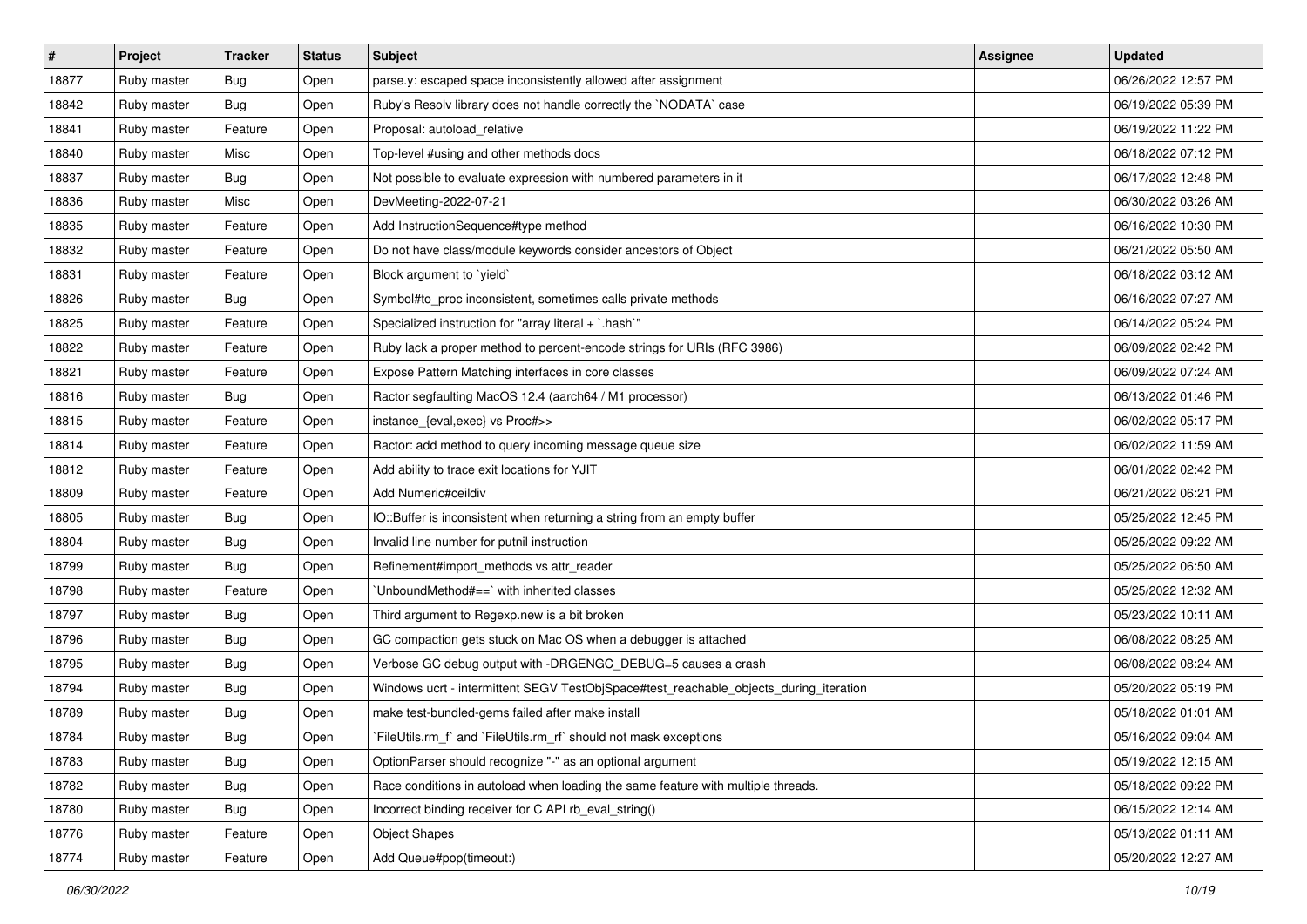| $\sharp$ | Project     | <b>Tracker</b> | <b>Status</b> | Subject                                                                                                            | <b>Assignee</b> | <b>Updated</b>      |
|----------|-------------|----------------|---------------|--------------------------------------------------------------------------------------------------------------------|-----------------|---------------------|
| 18770    | Ruby master | Bug            | Open          | Inconsistent behavior of IO/StringIO's each methods when called with nil as a separator, limit and chomp:<br>true  |                 | 06/06/2022 05:38 PM |
| 18768    | Ruby master | Bug            | Open          | Inconsistent behavior of IO, StringIO and String each_line methods when return paragraph and chomp: true<br>passed |                 | 06/10/2022 03:46 PM |
| 18767    | Ruby master | Bug            | Open          | IO.foreach hangs up when passes limit=0                                                                            |                 | 06/18/2022 02:56 AM |
| 18764    | Ruby master | Bug            | Open          | Build Error when Using msys2-mingw64 and Ruby 3.2                                                                  |                 | 05/10/2022 06:48 AM |
| 18763    | Ruby master | Bug            | Open          | The configure option "--with-openssl-dir" has lower precedence than pkg-config                                     |                 | 05/11/2022 11:39 AM |
| 18762    | Ruby master | Feature        | Open          | Add an Array#undigits that compliments Integer#digits                                                              |                 | 05/03/2022 08:08 PM |
| 18760    | Ruby master | <b>Bug</b>     | Open          | Ractors vs "skynet" microbenchmark                                                                                 |                 | 05/02/2022 11:36 PM |
| 18759    | Ruby master | <b>Bug</b>     | Open          | snapshot-ruby_2_7: test failure on macos-12                                                                        |                 | 04/28/2022 12:18 AM |
| 18758    | Ruby master | Bug            | Open          | Ruby fails to build on M1 Mac when x86 Homebrew is installed                                                       |                 | 04/28/2022 03:19 PM |
| 18757    | Ruby master | Feature        | Open          | Introduce %R percent literal for anchored regular expression patterns                                              |                 | 04/27/2022 05:30 PM |
| 18751    | Ruby master | Bug            | Open          | Regression on master for Method#== when comparing public with private method                                       |                 | 05/18/2022 01:27 AM |
| 18743    | Ruby master | <b>Bug</b>     | Open          | Enumerator#next / peek re-use each others stacktraces                                                              |                 | 04/19/2022 02:42 PM |
| 18740    | Ruby master | <b>Bug</b>     | Open          | Use of rightward assignment changes line number needed for line-targeted TracePoint                                |                 | 04/27/2022 09:56 AM |
| 18738    | Ruby master | Bug            | Open          | IRB can't recognize heredoc after words                                                                            |                 | 04/18/2022 12:00 AM |
| 18737    | Ruby master | <b>Bug</b>     | Open          | Windows 'require' is case independent                                                                              |                 | 04/22/2022 06:18 PM |
| 18736    | Ruby master | Feature        | Open          | self-p for method chain                                                                                            |                 | 04/15/2022 11:09 AM |
| 18733    | Ruby master | <b>Bug</b>     | Open          | Ruby GC problems cause performance issue with Ractor                                                               |                 | 04/15/2022 09:13 AM |
| 18731    | Ruby master | Bug            | Open          | Parallel test-all sometimes does not run at all some tests                                                         |                 | 04/23/2022 12:58 PM |
| 18725    | Ruby master | Misc           | Open          | IO#write and IO#wait_writable block for write pipe if read pipe is closed in other thread on OpenBSD               |                 | 04/13/2022 11:20 PM |
| 18690    | Ruby master | Feature        | Open          | Allow `Kernel#then` to take arguments                                                                              |                 | 05/10/2022 06:16 PM |
| 18686    | Ruby master | <b>Bug</b>     | Open          | Regexp supporting unexpected age properties in Ruby < 3.2                                                          |                 | 04/08/2022 06:52 PM |
| 18685    | Ruby master | Feature        | Open          | Enumerator.product: Cartesian product of enumerables                                                               |                 | 04/26/2022 07:02 AM |
| 18683    | Ruby master | Feature        | Open          | Allow to create hashes with a specific capacity.                                                                   |                 | 04/22/2022 02:34 PM |
| 18678    | Ruby master | Bug            | Open          | Crash on Mac - vm_call0_cfunc_with_frame                                                                           |                 | 05/26/2022 05:40 PM |
| 18675    | Ruby master | Feature        | Open          | Add new exception class for resolv timeouts                                                                        |                 | 04/01/2022 11:22 PM |
| 18674    | Ruby master | <b>Bug</b>     | Open          | Build failure `make up` with WSL2                                                                                  |                 | 04/01/2022 08:51 AM |
| 18668    | Ruby master | Feature        | Open          | Merge `io-nonblock` gems into core                                                                                 |                 | 04/21/2022 10:02 AM |
| 18661    | Ruby master | <b>Bug</b>     | Open          | Net::HTTP behavior changed between 2.6 and 3.1 on windows.                                                         |                 | 03/25/2022 01:57 PM |
| 18659    | Ruby master | Feature        | Open          | Create a Binding at the time of an exception and make it available to Rescue                                       |                 | 03/25/2022 10:55 AM |
| 18657    | Ruby master | Bug            | Open          | IRB raises exception when stdout is a pipe                                                                         |                 | 06/08/2022 03:34 PM |
| 18647    | Ruby master | Feature        | Open          | Non-recursive option for iseq-targeted Tracepoints in ruby 2.6+                                                    |                 | 03/18/2022 09:41 AM |
| 18644    | Ruby master | Feature        | Open          | Coerce anything callable to a Proc                                                                                 |                 | 06/18/2022 05:28 PM |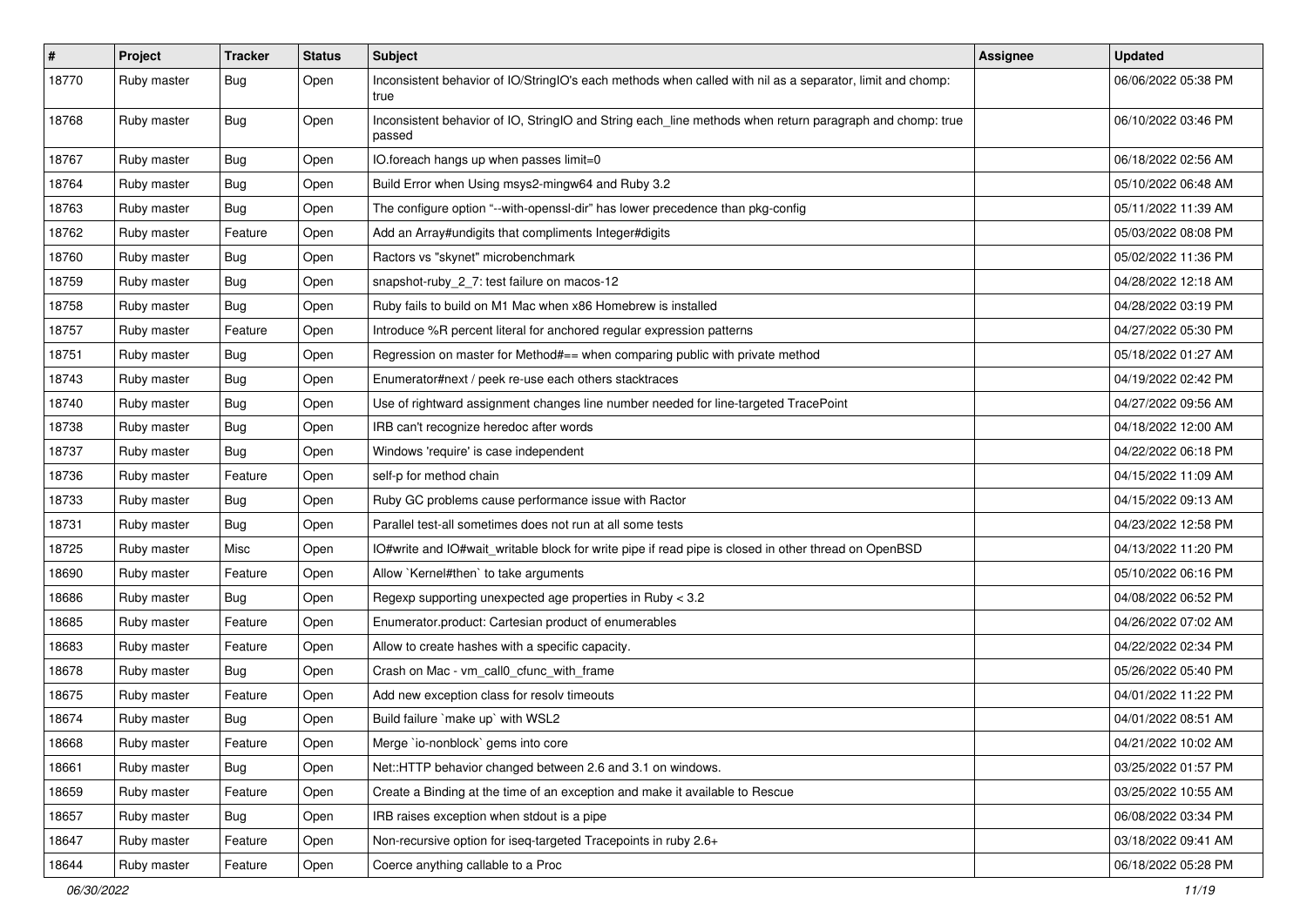| $\vert$ # | Project     | <b>Tracker</b> | <b>Status</b> | Subject                                                                                                     | <b>Assignee</b> | <b>Updated</b>      |
|-----------|-------------|----------------|---------------|-------------------------------------------------------------------------------------------------------------|-----------------|---------------------|
| 18642     | Ruby master | Feature        | Open          | Named ripper fields                                                                                         |                 | 05/12/2022 01:37 PM |
| 18640     | Ruby master | Feature        | Open          | default empty string argument for `String#sub` and `String#sub!`, e.g. `"hello".sub("I")`                   |                 | 03/19/2022 02:33 AM |
| 18630     | Ruby master | Feature        | Open          | Introduce general `IO#timeout` and `IO#timeout=`for all (non-)blocking operations.                          |                 | 04/21/2022 09:36 AM |
| 18622     | Ruby master | Bug            | Open          | const_get still looks in Object, while lexical constant lookup no longer does                               |                 | 04/22/2022 11:26 AM |
| 18617     | Ruby master | Feature        | Open          | Allow multiples keys in Hash#[] acting like Hash#dig                                                        |                 | 03/10/2022 01:36 PM |
| 18616     | Ruby master | <b>Bug</b>     | Open          | Error with clang(1) on MacOS due to _declspec()                                                             |                 | 03/09/2022 10:50 AM |
| 18608     | Ruby master | Bug            | Open          | 'require': cannot load such file -- ripper (LoadError) after 'make distclean'                               |                 | 05/27/2022 04:10 AM |
| 18605     | Ruby master | Bug            | Open          | Fails to run on (newer) 32bit Windows with ucrt                                                             |                 | 04/01/2022 07:52 AM |
| 18603     | Ruby master | Feature        | Open          | Allow syntax like obj.method(arg)=value                                                                     |                 | 02/27/2022 05:04 PM |
| 18597     | Ruby master | Feature        | Open          | Strings need a named method like 'dup' that doesn't duplicate if receiver is mutable                        |                 | 02/26/2022 11:56 PM |
| 18594     | Ruby master | Feature        | Open          | Add a #to h method on URI:: Generic                                                                         |                 | 03/31/2022 01:18 PM |
| 18593     | Ruby master | Feature        | Open          | Add back URI.escape                                                                                         |                 | 02/18/2022 07:45 PM |
| 18587     | Ruby master | Misc           | Open          | What was the reason behind Ruby choosing SipHash for Hash?                                                  |                 | 02/17/2022 12:02 AM |
| 18583     | Ruby master | Feature        | Open          | Pattern-matching: API for custom unpacking strategies?                                                      |                 | 03/17/2022 01:10 PM |
| 18580     | Ruby master | Bug            | Open          | Range#include? inconsistency for beginless String ranges                                                    |                 | 03/09/2022 10:22 PM |
| 18576     | Ruby master | Feature        | Open          | Rename `ASCII-8BIT` encoding to `BINARY`                                                                    |                 | 03/17/2022 03:06 PM |
| 18573     | Ruby master | Feature        | Open          | Object#pack1                                                                                                |                 | 02/08/2022 08:51 AM |
| 18568     | Ruby master | Feature        | Open          | Explore lazy RubyGems boot to reduce need for --disable-gems                                                |                 | 02/17/2022 07:15 AM |
| 18559     | Ruby master | Feature        | Open          | Allocation tracing: Objects created by the parser are attributed to Kernel.require                          |                 | 06/28/2022 12:21 PM |
| 18554     | Ruby master | Feature        | Open          | Move unicode_normalize to a default gem                                                                     |                 | 01/31/2022 05:51 PM |
| 18551     | Ruby master | Feature        | Open          | Make Range#reverse_each to raise an exception if endless                                                    |                 | 01/28/2022 11:13 PM |
| 18518     | Ruby master | Bug            | Open          | NoMemoryError + [FATAL] failed to allocate memory for twice 1 << large                                      |                 | 01/28/2022 01:40 PM |
| 18515     | Ruby master | Feature        | Open          | Add Range#reverse_each implementation for performance                                                       |                 | 01/31/2022 02:23 AM |
| 18510     | Ruby master | <b>Bug</b>     | Open          | Unexpected waiting for console when starting ruby on windows                                                |                 | 01/23/2022 02:53 PM |
| 18507     | Ruby master | Bug            | Open          | Incorrect target_os detection in configure script                                                           |                 | 01/25/2022 08:57 AM |
| 18506     | Ruby master | Bug            | Open          | make and make install rebuild items every time unnecessarily - sometimes causing races in parallel installs |                 | 01/21/2022 01:46 PM |
| 18498     | Ruby master | Feature        | Open          | Introduce a public WeakKeysMap that compares by equality                                                    |                 | 02/20/2022 04:06 PM |
| 18494     | Ruby master | Feature        | Open          | [RFC] ENV["RUBY_GC_"]= changes GC parameters dynamically                                                    |                 | 01/17/2022 11:15 PM |
| 18492     | Ruby master | Bug            | Open          | 'rb rescue2' inside 'rb protect' segfaults on Windows                                                       |                 | 01/14/2022 03:17 PM |
| 18478     | Ruby master | Feature        | Open          | Module#constant pairs                                                                                       |                 | 01/11/2022 07:55 PM |
| 18477     | Ruby master | Feature        | Open          | Float#sqrt and Integer#sqrt                                                                                 |                 | 01/11/2022 07:34 PM |
| 18476     | Ruby master | Bug            | Open          | Call to require stuck forever after receiving EAGAIN on writev when running with zeus                       |                 | 02/28/2022 02:55 PM |
| 18473     | Ruby master | Bug            | Open          | Raw data in Socket:: Option#inspect on Amazon Linux 2                                                       |                 | 01/11/2022 02:13 PM |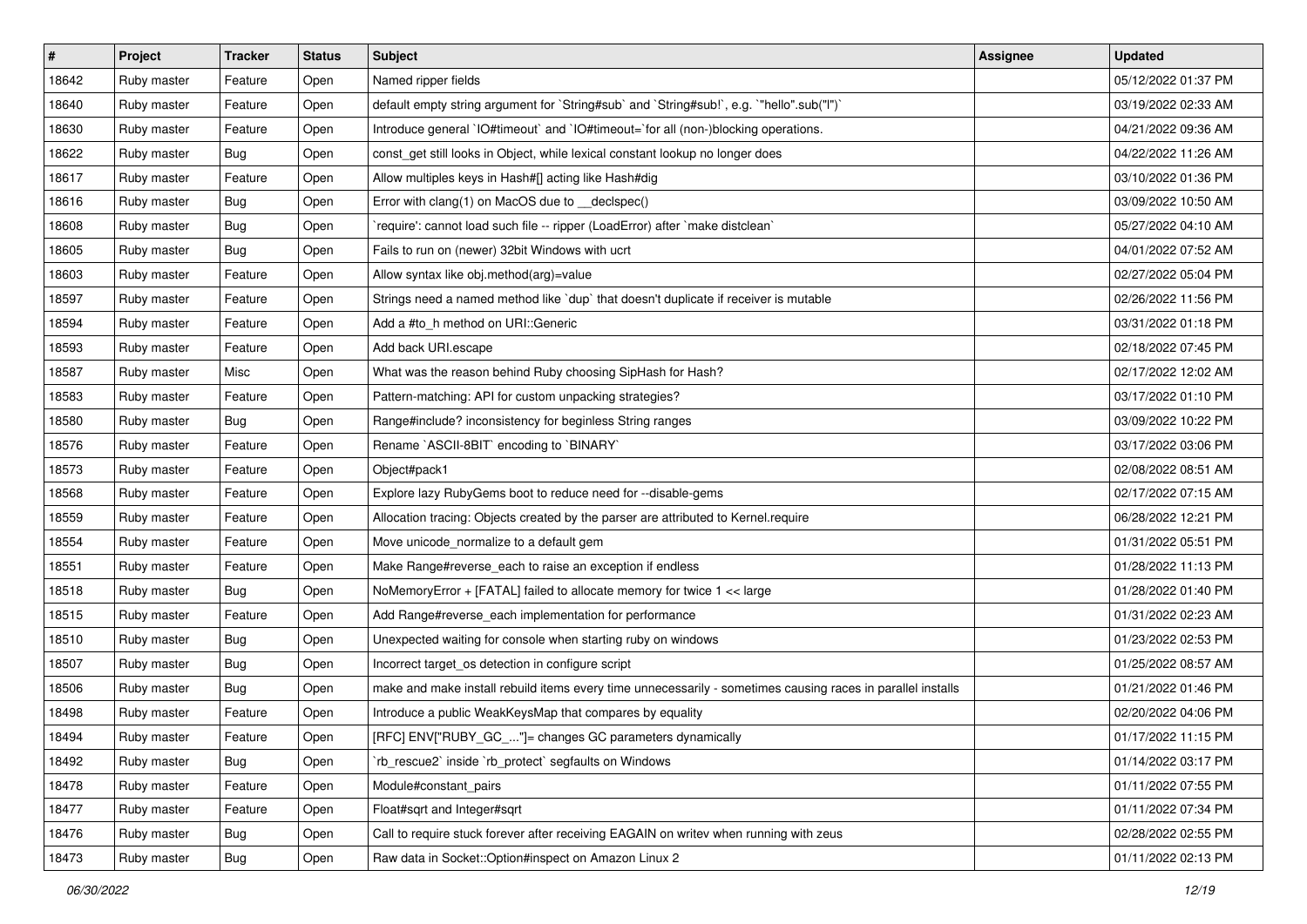| #     | Project     | <b>Tracker</b> | <b>Status</b> | Subject                                                                                      | <b>Assignee</b> | <b>Updated</b>      |
|-------|-------------|----------------|---------------|----------------------------------------------------------------------------------------------|-----------------|---------------------|
| 18472 | Ruby master | Bug            | Open          | rb_w32_map_errno is not found on Ruby-3.1.0                                                  |                 | 01/13/2022 09:59 AM |
| 18463 | Ruby master | Feature        | Open          | Random number generation with xoshiro                                                        |                 | 02/13/2022 09:12 AM |
| 18462 | Ruby master | Feature        | Open          | Proposal to merge WASI based WebAssembly support                                             |                 | 03/24/2022 03:05 AM |
| 18457 | Ruby master | Bug            | Open          | ruby 2.7.5 fiddle/types.rb use uint32_t but fiddle/cparser.rb lacks uint32_t                 |                 | 01/03/2022 01:00 PM |
| 18456 | Ruby master | Bug            | Open          | rdoc non-determinism: module includes can be added once or twice to generated .ri            |                 | 01/01/2022 11:16 PM |
| 18455 | Ruby master | <b>Bug</b>     | Open          | IO#close` has poor performance and difficult to understand semantics.                        |                 | 04/04/2022 02:02 AM |
| 18454 | Ruby master | Bug            | Open          | YJIT slowing down key Discourse benchmarks                                                   |                 | 01/04/2022 08:45 AM |
| 18444 | Ruby master | Bug            | Open          | Trapped TSTP causes a locking deadlock in 3.0.3 onward                                       |                 | 05/26/2022 10:29 PM |
| 18440 | Ruby master | Feature        | Open          | YJIT is enabled if any YJIT tuning options are set                                           |                 | 12/30/2021 08:17 PM |
| 18438 | Ruby master | Feature        | Open          | Add `Exception#additional_message` to show additional error information                      |                 | 02/07/2022 02:55 AM |
| 18435 | Ruby master | <b>Bug</b>     | Open          | Calling `protected` on ancestor method changes result of `instance_methods(false)`           |                 | 06/09/2022 10:23 AM |
| 18429 | Ruby master | Bug            | Open          | Configure ruby-3.0.3 on Solaris 10 Unknown keyword 'URL' in './ruby.tmp.pc'                  |                 | 01/18/2022 09:15 PM |
| 18423 | Ruby master | Feature        | Open          | Installing stable versions like 3.0.3 from source generates fatal error by make              |                 | 12/23/2021 11:44 PM |
| 18420 | Ruby master | Misc           | Open          | Question about how to handle IO.pipe reader and writer when forking                          |                 | 12/22/2021 12:04 AM |
| 18418 | Ruby master | Feature        | Open          | Add Net::HTTP#security_level=                                                                |                 | 12/19/2021 11:58 AM |
| 18413 | Ruby master | Bug            | Open          | Segfault in `ripper/lexer.rb`                                                                |                 | 12/17/2021 04:49 PM |
| 18412 | Ruby master | Bug            | Open          | Segfault in test_ractor.rb                                                                   |                 | 12/17/2021 04:23 AM |
| 18411 | Ruby master | Feature        | Open          | Introduce `Fiber.blocking` for disabling scheduler.                                          |                 | 12/23/2021 05:10 PM |
| 18410 | Ruby master | Feature        | Open          | Proposal to make inspect include underscores on numerics                                     |                 | 12/16/2021 09:07 AM |
| 18404 | Ruby master | Misc           | Open          | 3.1 documentation problems tracking ticket                                                   |                 | 12/24/2021 03:59 PM |
| 18402 | Ruby master | Feature        | Open          | <b>Argument Labels</b>                                                                       |                 | 01/31/2022 06:14 PM |
| 18401 | Ruby master | Feature        | Open          | Rework `require_relative` to add the "current path" on `\$LOAD_PATH`                         |                 | 12/09/2021 05:41 PM |
| 18396 | Ruby master | Bug            | Open          | An unexpected "hash value omission" syntax error when without parentheses call expr follows  |                 | 03/29/2022 09:58 PM |
| 18395 | Ruby master | Feature        | Open          | Introduce Array#subtract! for performance                                                    |                 | 12/08/2021 04:42 PM |
| 18393 | Ruby master | Bug            | Open          | TestReadline#test_interrupt_in_other_thread fails on armv7hl                                 |                 | 12/07/2021 02:03 PM |
| 18384 | Ruby master | Feature        | Open          | Pattern Match Object                                                                         |                 | 05/07/2022 06:01 PM |
| 18380 | Ruby master | Bug            | Open          | TestAddressResolve#test_socket_getnameinfo_domain_blocking test failures                     |                 | 12/21/2021 04:22 PM |
| 18379 | Ruby master | <b>Bug</b>     | Open          | [CI] Windows mingw/ucrt - test-all timeout failures                                          |                 | 12/02/2021 02:23 AM |
| 18376 | Ruby master | Feature        | Open          | Version comparison API                                                                       |                 | 12/30/2021 10:33 AM |
| 18369 | Ruby master | Feature        | Open          | users.detect(:name, "Dorian") as shorthand for users.detect {  user  user.name == "Dorian" } |                 | 12/03/2021 02:23 PM |
| 18368 | Ruby master | Feature        | Open          | Range#step semantics for non-Numeric ranges                                                  |                 | 02/02/2022 03:42 PM |
| 18360 | Ruby master | Feature        | Open          | <b>PrettyPrint enhancements</b>                                                              |                 | 11/24/2021 12:15 AM |
| 18359 | Ruby master | Bug            | Open          | [Windows MinGW] warning Please include winsock2.h before windows.h                           |                 | 11/23/2021 05:07 PM |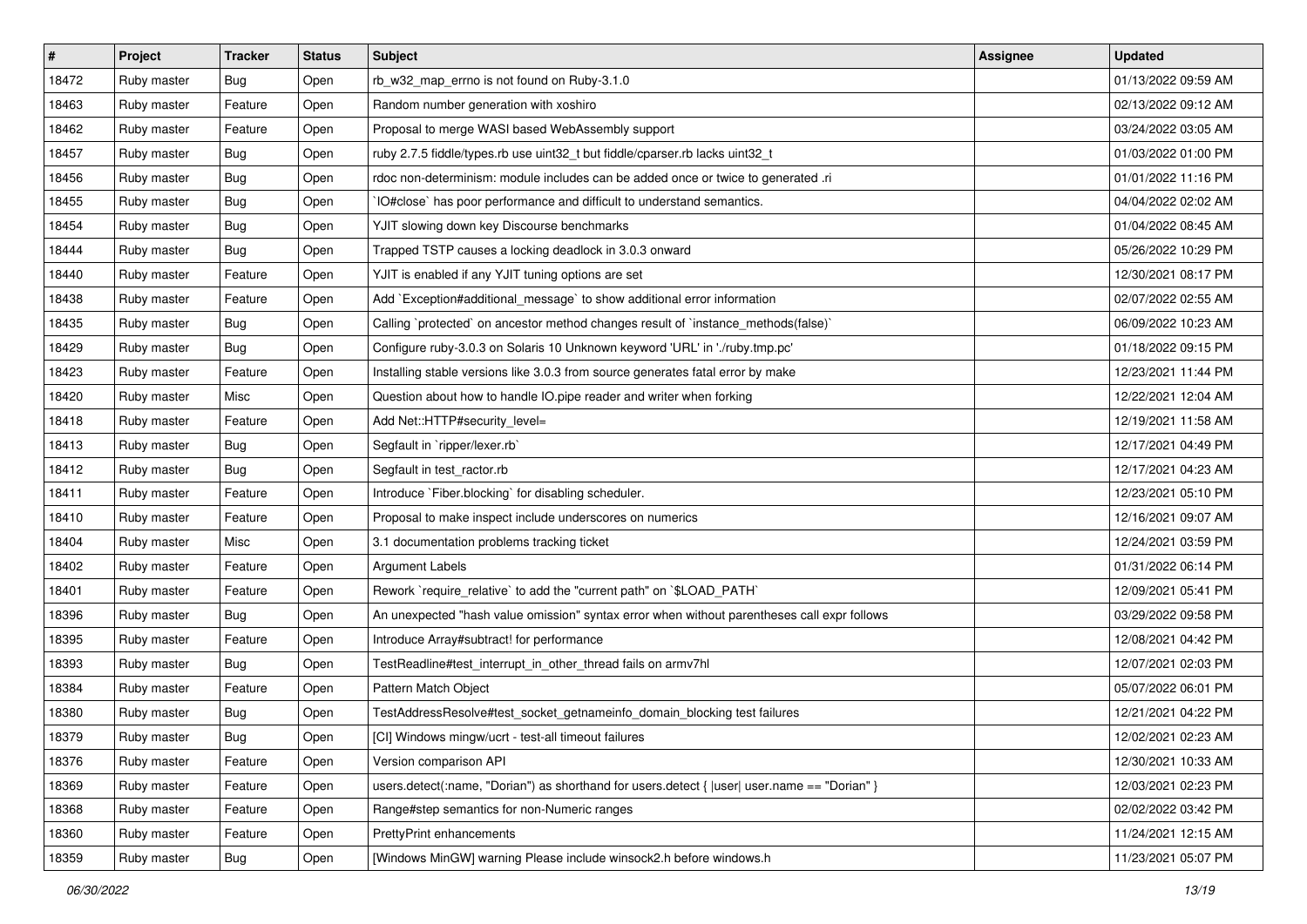| #     | Project     | <b>Tracker</b> | <b>Status</b> | <b>Subject</b>                                                                                                                                                        | <b>Assignee</b> | <b>Updated</b>      |
|-------|-------------|----------------|---------------|-----------------------------------------------------------------------------------------------------------------------------------------------------------------------|-----------------|---------------------|
| 18357 | Ruby master | Feature        | Open          | Proposal: stop raising when block passed to IO#each_* closes the IO                                                                                                   |                 | 11/22/2021 09:03 PM |
| 18352 | Ruby master | Misc           | Open          | What is the Hash#grep expected?                                                                                                                                       |                 | 11/28/2021 10:39 PM |
| 18338 | Ruby master | Bug            | Open          | Encoding.default_external = Encoding::UTF_16BE may add a wrongly-encoded string to<br>\$LOADED_FEATURES                                                               |                 | 11/15/2021 07:32 AM |
| 18334 | Ruby master | Feature        | Open          | ENV#to_h returns a new Hash object but Hash#to_h does not, which can cause inconsistencies                                                                            |                 | 11/17/2021 05:46 PM |
| 18332 | Ruby master | Feature        | Open          | a?b                                                                                                                                                                   |                 | 12/29/2021 04:38 AM |
| 18331 | Ruby master | Feature        | Open          | Kernel.#Time                                                                                                                                                          |                 | 11/13/2021 12:41 PM |
| 18296 | Ruby master | Feature        | Open          | Custom exception formatting should override `Exception#full_message`.                                                                                                 |                 | 12/15/2021 08:49 PM |
| 18291 | Ruby master | Feature        | Open          | When use $=\sim$ with named group, if regex is on the right side, variable not defined.                                                                               |                 | 11/06/2021 12:36 PM |
| 18286 | Ruby master | Bug            | Open          | Universal arm64/x86_84 binary built on an x86_64 machine segfaults/is killed on arm64                                                                                 |                 | 05/26/2022 09:45 PM |
| 18285 | Ruby master | Feature        | Open          | NoMethodError#message uses a lot of CPU/is really expensive to call                                                                                                   |                 | 01/30/2022 12:45 PM |
| 18281 | Ruby master | Bug            | Open          | Ruby 3.1.0: gem uninstall -alx fails to uninstall debug                                                                                                               |                 | 06/16/2022 01:08 AM |
| 18269 | Ruby master | Bug            | Open          | trace_opt_not and trace_opt_regexpmatch2 insns are indistinguishable                                                                                                  |                 | 11/12/2021 07:44 AM |
| 18265 | Ruby master | Feature        | Open          | Self-contained one-binary feature which discuss on ruby kaigi 2021 day 2, $\mathbb I$ Ruby Committers vs the World /<br>CRuby Committers                              |                 | 10/24/2021 04:11 PM |
| 18262 | Ruby master | Feature        | Open          | Enumerator::Lazy#partition                                                                                                                                            |                 | 11/20/2021 10:17 AM |
| 18259 | Ruby master | Feature        | Open          | Support quarter spec %q in Time#strftime                                                                                                                              |                 | 10/21/2021 12:15 PM |
| 18257 | Ruby master | Bug            | Open          | rb_mRubyVMFrozenCore is broken by GC run                                                                                                                              |                 | 02/10/2022 12:36 PM |
| 18256 | Ruby master | Feature        | Open          | Change the canonical name of Thread::Mutex, Thread::Queue, Thread::SizedQueue and<br>Thread::ConditionVariable to just Mutex, Queue, SizedQueue and ConditionVariable |                 | 10/20/2021 10:59 PM |
| 18255 | Ruby master | Bug            | Open          | ioctl zeroes the last buffer byte                                                                                                                                     |                 | 10/25/2021 08:13 AM |
| 18248 | Ruby master | Misc           | Open          | Add Feature Triaging Guide                                                                                                                                            |                 | 10/12/2021 03:21 PM |
| 18247 | Ruby master | <b>Bug</b>     | Open          | weird results for `Array#slice` or `Array#[]` with argument of type `Enumerator::ArithmeticSequence`                                                                  |                 | 03/30/2022 11:05 PM |
| 18242 | Ruby master | Feature        | Open          | Parser makes multiple assignment sad in confusing way                                                                                                                 |                 | 10/09/2021 07:58 AM |
| 18228 | Ruby master | Feature        | Open          | Add a 'timeout' option to 'IO.copy_stream'                                                                                                                            |                 | 10/01/2021 05:10 AM |
| 18186 | Ruby master | <b>Bug</b>     | Open          | SEGV with system command - MinGW?                                                                                                                                     |                 | 09/22/2021 03:20 PM |
| 18181 | Ruby master | Feature        | Open          | Introduce Enumerable#min with value, max with value, and minmax with value                                                                                            |                 | 01/25/2022 07:33 AM |
| 18179 | Ruby master | Feature        | Open          | Add Math methods to Numeric                                                                                                                                           |                 | 03/24/2022 02:54 PM |
| 18168 | Ruby master | Feature        | Open          | Add ActiveSupport deep_transform_values to Ruby                                                                                                                       |                 | 09/15/2021 05:29 AM |
| 18162 | Ruby master | Feature        | Open          | Shorthand method Proc#isolate to create isolated proc objects                                                                                                         |                 | 09/13/2021 02:33 AM |
| 18152 | Ruby master | <b>Bug</b>     | Open          | Fix theoretical bug with signals + qsort                                                                                                                              |                 | 09/08/2021 03:38 PM |
| 18151 | Ruby master | Feature        | Open          | Incorrect Resoly result when DNS server is unreachable                                                                                                                |                 | 09/18/2021 12:22 AM |
| 18150 | Ruby master | Misc           | Open          | Proposal: Deprecate leading zero syntax to declare octals, since it's extremely confusing (and Python 3<br>removed it too)                                            |                 | 09/04/2021 03:21 AM |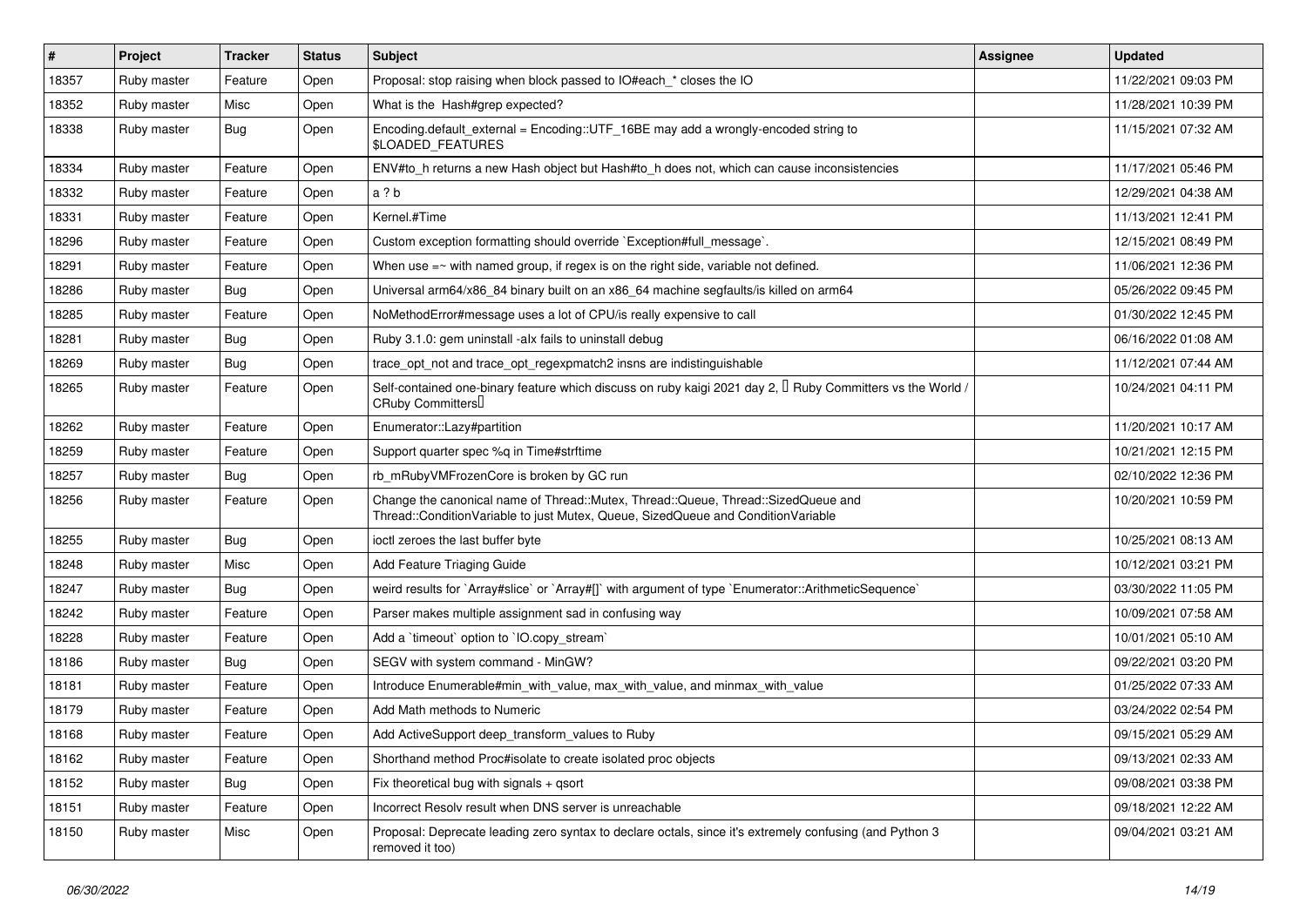| $\#$  | Project     | <b>Tracker</b> | <b>Status</b> | Subject                                                                                                                 | <b>Assignee</b> | <b>Updated</b>      |
|-------|-------------|----------------|---------------|-------------------------------------------------------------------------------------------------------------------------|-----------------|---------------------|
| 18146 | Ruby master | Feature        | Open          | Add `delete_prefix` and `delete_suffix` to `Pathname`                                                                   |                 | 09/03/2021 04:59 AM |
| 18144 | Ruby master | <b>Bug</b>     | Open          | Timeout not working while regular expression match is running                                                           |                 | 09/02/2021 07:08 AM |
| 18137 | Ruby master | Feature        | Open          | A new method to check Proc is isolated or not                                                                           |                 | 10/27/2021 07:30 AM |
| 18136 | Ruby master | Feature        | Open          | take while after                                                                                                        |                 | 01/28/2022 06:23 AM |
| 18135 | Ruby master | Feature        | Open          | Introduce Enumerable#detect_only                                                                                        |                 | 09/02/2021 05:44 PM |
| 18132 | Ruby master | <b>Bug</b>     | Open          | TODO: fix ccan/list thread safety                                                                                       |                 | 01/02/2022 08:22 AM |
| 18131 | Ruby master | <b>Bug</b>     | Open          | addr2line.c: Some inlined functions mistakenly shown                                                                    |                 | 08/24/2021 07:59 PM |
| 18129 | Ruby master | <b>Bug</b>     | Open          | Ractor-incompatible global variables can be accessed through alias                                                      |                 | 08/23/2021 10:08 PM |
| 18127 | Ruby master | Feature        | Open          | Ractor-local version of Singleton                                                                                       |                 | 11/09/2021 02:45 PM |
| 18083 | Ruby master | Feature        | Open          | Capture error in ensure block.                                                                                          |                 | 10/21/2021 01:00 PM |
| 18082 | Ruby master | Misc           | Open          | FileUtils.remove_entry_secure has inconsistent document                                                                 |                 | 08/17/2021 04:26 PM |
| 18080 | Ruby master | Bug            | Open          | Syntax error on one-line pattern matching                                                                               |                 | 08/18/2021 12:38 AM |
| 18073 | Ruby master | Bug            | Open          | test/ruby/test_jit.rb: "error: invalid use of '__builtin_va_arg_pack ()" on Ruby 2.7.4 on gcc 4.8.5                     |                 | 12/03/2021 03:04 PM |
| 18070 | Ruby master | Feature        | Open          | `attr` should be removed                                                                                                |                 | 08/09/2021 05:51 PM |
| 18069 | Ruby master | Feature        | Open          | instance_exec` is just ignored when the block is originally a method                                                    |                 | 08/10/2021 05:33 AM |
| 18063 | Ruby master | Feature        | Open          | io uring implementation                                                                                                 |                 | 08/05/2021 10:02 AM |
| 18061 | Ruby master | Bug            | Open          | Execshield test: libruby.so.N.N.N: FAIL: property-note test because no .note.gnu.property section found                 |                 | 06/22/2022 07:58 AM |
| 18057 | Ruby master | Feature        | Open          | Introduce Array#mean                                                                                                    |                 | 08/02/2021 02:16 PM |
| 18055 | Ruby master | Feature        | Open          | Introduce                                                                                                               |                 | 07/30/2021 09:30 AM |
| 18035 | Ruby master | Feature        | Open          | Introduce general model/semantic for immutable by default.                                                              |                 | 11/09/2021 04:47 PM |
| 18033 | Ruby master | Feature        | Open          | Time.new to parse a string                                                                                              |                 | 12/07/2021 02:15 PM |
| 18013 | Ruby master | Bug            | Open          | Unexpected results when mxiing negated character classes and case-folding                                               |                 | 06/29/2021 12:05 PM |
| 18012 | Ruby master | Bug            | Open          | Case-insensitive character classes can only match multiple code points when top-level character class is not<br>negated |                 | 06/29/2021 08:35 AM |
| 18010 | Ruby master | Bug            | Open          | Character class with single character gets case-folded with following string                                            |                 | 06/28/2021 09:30 AM |
| 18009 | Ruby master | Bug            | Open          | Regexps \w and \W with /i option and /u option produce inconsistent results under nested negation and<br>intersection   |                 | 06/28/2021 09:09 AM |
| 18005 | Ruby master | Feature        | Open          | Enable non-blocking 'binding.irb'.                                                                                      |                 | 06/24/2021 07:20 PM |
| 18004 | Ruby master | Feature        | Open          | Add Async to the stdlib                                                                                                 |                 | 11/26/2021 06:01 AM |
| 17999 | Ruby master | Bug            | Open          | TestMethod#test zsuper intermittent timeout error on raspbian10-aarch64 CI                                              |                 | 06/18/2021 01:33 AM |
| 17994 | Ruby master | Feature        | Open          | Clarify 'IO.read' behavior and add 'File.read' method                                                                   |                 | 07/16/2021 03:04 AM |
| 17990 | Ruby master | Bug            | Open          | Inconsistent behavior of Regexp quantifiers over characters with complex case foldings                                  |                 | 06/15/2021 11:59 AM |
| 17989 | Ruby master | Bug            | Open          | Case insensitive Regexps do not handle characters with overlapping case foldings                                        |                 | 06/15/2021 11:43 AM |
| 17950 | Ruby master | Feature        | Open          | Unable to pattern-match against a String key                                                                            |                 | 06/15/2021 11:42 AM |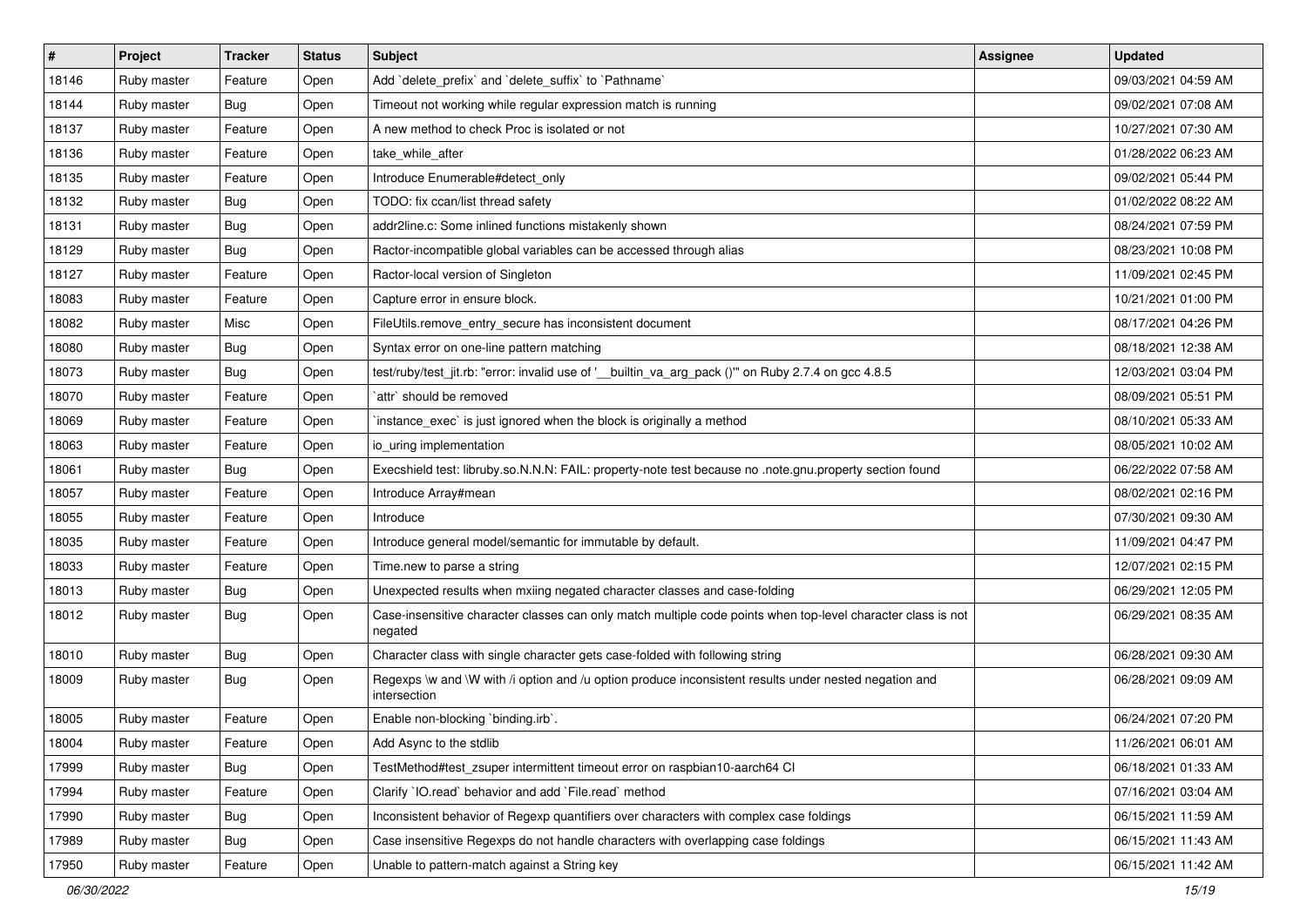| $\sharp$ | Project     | <b>Tracker</b> | <b>Status</b> | <b>Subject</b>                                                                                                                              | <b>Assignee</b> | <b>Updated</b>      |
|----------|-------------|----------------|---------------|---------------------------------------------------------------------------------------------------------------------------------------------|-----------------|---------------------|
| 17944    | Ruby master | Feature        | Open          | Remove Socket.gethostbyaddr and Socket.gethostbyname                                                                                        |                 | 06/10/2021 08:26 AM |
| 17942    | Ruby master | Feature        | Open          | Add a 'initialize(public @a, private @b)' shortcut syntax for defining public/private accessors for instance<br>vars as part of constructor |                 | 12/13/2021 12:43 AM |
| 17938    | Ruby master | Feature        | Open          | Keyword alternative for boolean positional arguments                                                                                        |                 | 07/15/2021 06:46 AM |
| 17931    | Ruby master | <b>Bug</b>     | Open          | Compile fails setup option nodynamic                                                                                                        |                 | 07/07/2021 08:51 AM |
| 17926    | Ruby master | <b>Bug</b>     | Open          | spec/ruby/core/file/atime_spec.rb: a random failing test on Travis ppc64le                                                                  |                 | 06/02/2021 04:35 PM |
| 17925    | Ruby master | Bug            | Open          | Pattern matching syntax using semicolon one-line                                                                                            |                 | 06/04/2021 03:08 PM |
| 17924    | Ruby master | Feature        | Open          | Range#infinite?                                                                                                                             |                 | 07/08/2021 11:58 PM |
| 17878    | Ruby master | Bug            | Open          | bootstraptest/test_ractor.rb:224 a random failing test with "The outgoing-port is already closed<br>(Ractor::ClosedError)"                  |                 | 09/13/2021 01:10 PM |
| 17859    | Ruby master | Feature        | Open          | Start IRB when running just `ruby`                                                                                                          |                 | 05/14/2021 07:54 AM |
| 17856    | Ruby master | Feature        | Open          | ary.member? is slower than ary.include?                                                                                                     |                 | 05/11/2021 10:12 AM |
| 17851    | Ruby master | Feature        | Open          | ruby extension for memoryview                                                                                                               |                 | 05/05/2021 03:15 PM |
| 17844    | Ruby master | Feature        | Open          | Support list of methods to test with respond_to?                                                                                            |                 | 05/06/2021 07:00 PM |
| 17834    | Ruby master | Feature        | Open          | Add a Bytes and BytesArray class that implement memoryview                                                                                  |                 | 05/06/2021 02:22 PM |
| 17833    | Ruby master | Feature        | Open          | add IO.readinto(b) where b is a bytes like object that is you can get a memoryview from                                                     |                 | 06/30/2021 02:36 PM |
| 17829    | Ruby master | Misc           | Open          | Clang/LLVM correctness of x64-mingw32 build (`shorten-64-to-32` warnings)                                                                   |                 | 04/26/2021 04:23 PM |
| 17825    | Ruby master | Feature        | Open          | Uniformize Float::INFINITY and Date::infinity.new                                                                                           |                 | 05/04/2021 01:43 AM |
| 17817    | Ruby master | <b>Bug</b>     | Open          | --jit outputs ./tmp/_ruby_mjit_*.h: No such file or directory on with TMP                                                                   |                 | 04/22/2021 11:57 AM |
| 17815    | Ruby master | Misc           | Open          | Snapcraft Ruby plugin                                                                                                                       |                 | 04/20/2021 07:59 PM |
| 17808    | Ruby master | Feature        | Open          | Feature Request: JS like splat of Object properties as named method parameters                                                              |                 | 04/17/2021 11:43 PM |
| 17799    | Ruby master | <b>Bug</b>     | Open          | Seg fault in rb_class_clear_method_cache                                                                                                    |                 | 12/09/2021 05:39 AM |
| 17797    | Ruby master | Feature        | Open          | MIPS support for addr2line.c                                                                                                                |                 | 04/13/2021 03:49 AM |
| 17792    | Ruby master | <b>Bug</b>     | Open          | make notes and make test fail with Ruby3.0.1p64 RaspberryPI 4B Ubuntu 20.10 ARM64                                                           |                 | 05/23/2021 08:23 PM |
| 17790    | Ruby master | Feature        | Open          | Have a way to clear a String without resetting its capacity                                                                                 |                 | 04/21/2021 11:27 PM |
| 17786    | Ruby master | Feature        | Open          | Proposal: new "ends" keyword                                                                                                                |                 | 04/11/2021 01:40 AM |
| 17774    | Ruby master | <b>Bug</b>     | Open          | Quantified empty group causes regex to fail                                                                                                 |                 | 10/13/2021 04:43 PM |
| 17773    | Ruby master | Feature        | Open          | Alias `Numeric#zero?` and `Float#zero?` as `Numeric#empty?` and `Float#empty?`                                                              |                 | 04/02/2021 03:39 PM |
| 17771    | Ruby master | Feature        | Open          | String#start_with? should not construct MatchData or set \$~                                                                                |                 | 04/02/2021 02:49 PM |
| 17758    | Ruby master | Feature        | Open          | Provide Hash#count for performance improvement                                                                                              |                 | 03/28/2021 06:39 PM |
| 17753    | Ruby master | Feature        | Open          | Add Module#namespace                                                                                                                        |                 | 04/17/2021 08:04 AM |
| 17749    | Ruby master | Feature        | Open          | Const source location without name                                                                                                          |                 | 04/17/2021 07:38 AM |
| 17743    | Ruby master | Feature        | Open          | Show argument types in backtrace                                                                                                            |                 | 03/25/2021 06:39 PM |
| 17741    | Ruby master | Feature        | Open          | Ruby links to `objc` for convenience - this should be moved into a native ext                                                               |                 | 03/23/2021 01:24 AM |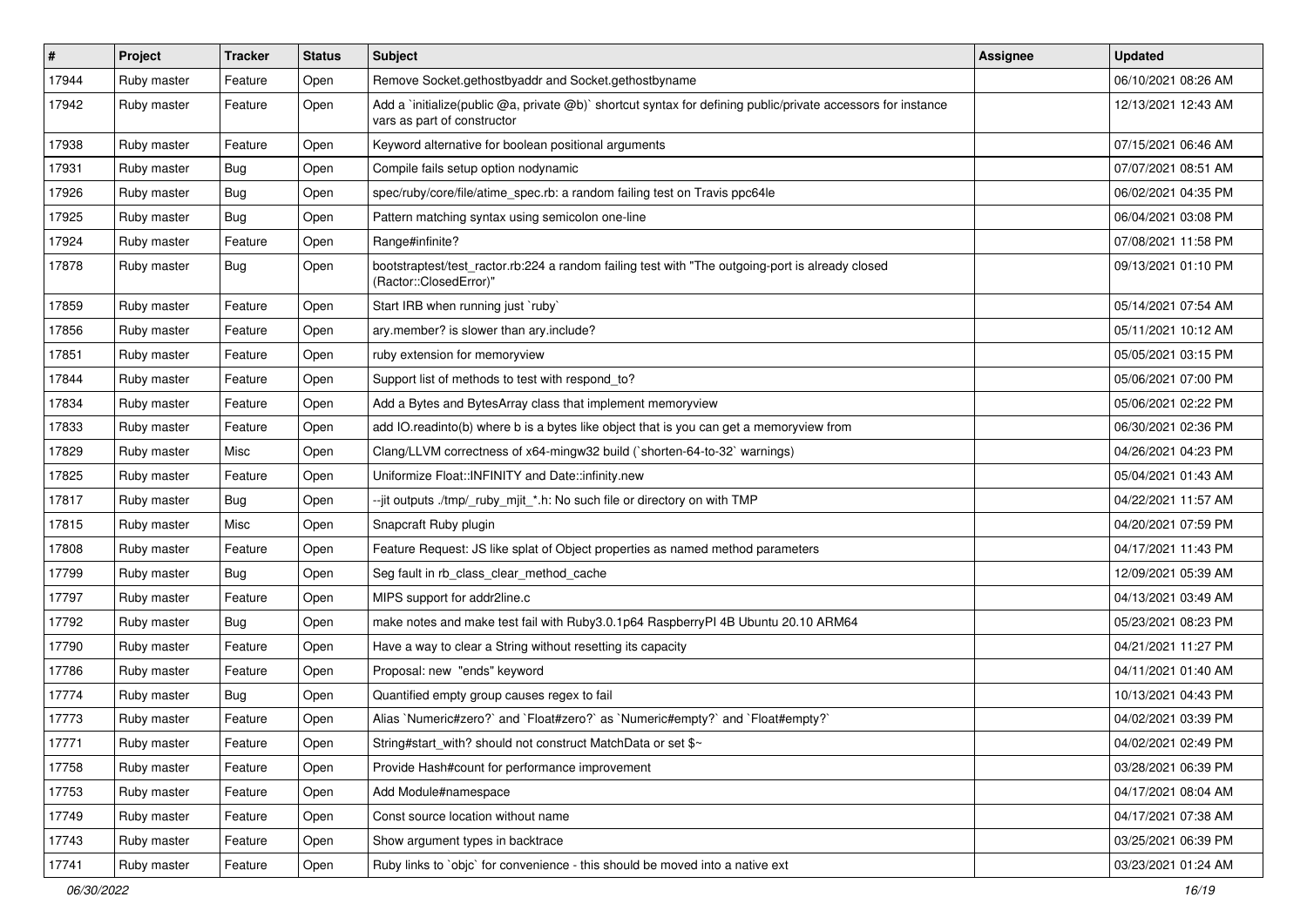| $\vert$ # | Project     | <b>Tracker</b> | <b>Status</b> | Subject                                                                                                                                                    | <b>Assignee</b> | <b>Updated</b>      |
|-----------|-------------|----------------|---------------|------------------------------------------------------------------------------------------------------------------------------------------------------------|-----------------|---------------------|
| 17722     | Ruby master | Bug            | Open          | define method with shareable results in "defined in a different Ractor"                                                                                    |                 | 08/24/2021 12:03 PM |
| 17718     | Ruby master | Feature        | Open          | a method paramaters object that can be pattern matched against                                                                                             |                 | 03/24/2021 01:29 PM |
| 17683     | Ruby master | Misc           | Open          | Current status of beginless range (experimental or not)                                                                                                    |                 | 06/05/2021 07:22 AM |
| 17682     | Ruby master | Feature        | Open          | String#casecmp performance improvement                                                                                                                     |                 | 03/24/2021 02:29 PM |
| 17680     | Ruby master | Bug            | Open          | tab completion no longer works on irb3.0                                                                                                                   |                 | 03/13/2021 08:06 AM |
| 17663     | Ruby master | Feature        | Open          | Enumerator#with, an alternative to Enumerator#with object                                                                                                  |                 | 03/02/2021 05:48 PM |
| 17660     | Ruby master | Feature        | Open          | Expose information about which basic methods have been redefined                                                                                           |                 | 03/02/2021 03:31 PM |
| 17647     | Ruby master | Feature        | Open          | Print register `r11` on 32-bit ARM Linux                                                                                                                   |                 | 04/30/2021 11:22 AM |
| 17646     | Ruby master | Bug            | Open          | Check for `_builtin_mul_overflow` with `long long` arguments                                                                                               |                 | 02/19/2021 06:19 PM |
| 17637     | Ruby master | Misc           | Open          | Endless ranges with `nil` boundary weird behavior                                                                                                          |                 | 02/19/2021 07:57 AM |
| 17627     | Ruby master | Feature        | Open          | Suggestion: Implement `freeze values` instance method on collection-like classes.                                                                          |                 | 02/16/2021 07:58 PM |
| 17616     | Ruby master | Feature        | Open          | Support backtracing on Linux with non-GNU-libc + libunwind                                                                                                 |                 | 02/09/2021 01:12 PM |
| 17611     | Ruby master | Feature        | Open          | Expose `rb_execarg` interfaces and `rb_grantpt`                                                                                                            |                 | 02/07/2021 01:52 AM |
| 17591     | Ruby master | Misc           | Open          | Test frameworks and REPLs do not show deprecation warnings by default                                                                                      |                 | 02/17/2021 09:06 AM |
| 17586     | Ruby master | Misc           | Open          | Please run Windows CI in all std-lib repos                                                                                                                 |                 | 01/28/2021 02:34 PM |
| 17579     | Ruby master | Feature        | Open          | [Proposal] A suggestion for newline-separated shorthand notation, for the creation of Arrays containing<br>strings that may contain ' ' (space) characters |                 | 01/25/2021 04:33 PM |
| 17576     | Ruby master | Feature        | Open          | Partial Functions (procs, lambdas)                                                                                                                         |                 | 01/24/2021 07:58 PM |
| 17566     | Ruby master | Feature        | Open          | Tune thread QoS / efficiency on macOS                                                                                                                      |                 | 01/29/2021 09:16 AM |
| 17565     | Ruby master | Misc           | Open          | Prefer use of access(2) in rb_file_load_ok() to check for existence of require'd files                                                                     |                 | 01/21/2021 08:52 PM |
| 17562     | Ruby master | Feature        | Open          | Update - E option in --help                                                                                                                                |                 | 01/19/2021 05:38 PM |
| 17550     | Ruby master | Feature        | Open          | Why no function to get all subdirectories of a directory?                                                                                                  |                 | 01/18/2021 08:57 AM |
| 17548     | Ruby master | Feature        | Open          | Need simple way to include symlink directories in Dir.glob                                                                                                 |                 | 03/21/2022 01:35 PM |
| 17528     | Ruby master | Feature        | Open          | Make Addrinfo.getaddrinfo fall back to Timeout.timeout for :resolv_timeout                                                                                 |                 | 01/13/2021 08:50 PM |
| 17506     | Ruby master | Bug            | Open          | Ractor isolation broken by ThreadGroup                                                                                                                     |                 | 01/03/2021 08:05 PM |
| 17496     | Ruby master | Feature        | Open          | Add constant Math::TAU                                                                                                                                     |                 | 01/13/2021 05:47 AM |
| 17474     | Ruby master | Feature        | Open          | Interpreting constants at compile time                                                                                                                     |                 | 01/07/2021 04:40 PM |
| 17472     | Ruby master | Feature        | Open          | HashWithIndifferentAccess like Hash extension                                                                                                              |                 | 06/16/2022 01:08 AM |
| 17471     | Ruby master | Feature        | Open          | send_if method for improved conditional chaining                                                                                                           |                 | 12/29/2020 03:23 PM |
| 17468     | Ruby master | Feature        | Open          | Deprecate RUBY_DEVEL                                                                                                                                       |                 | 06/16/2022 01:08 AM |
| 17422     | Ruby master | Misc           | Open          | 3.0 documentation problems tracking ticket                                                                                                                 |                 | 12/24/2020 12:51 PM |
| 17416     | Ruby master | Feature        | Open          | Improve performance Kernel#itself                                                                                                                          |                 | 12/21/2020 01:14 PM |
| 17406     | Ruby master | Feature        | Open          | Add `NoMatchingPatternError#depth`                                                                                                                         |                 | 12/19/2020 03:18 PM |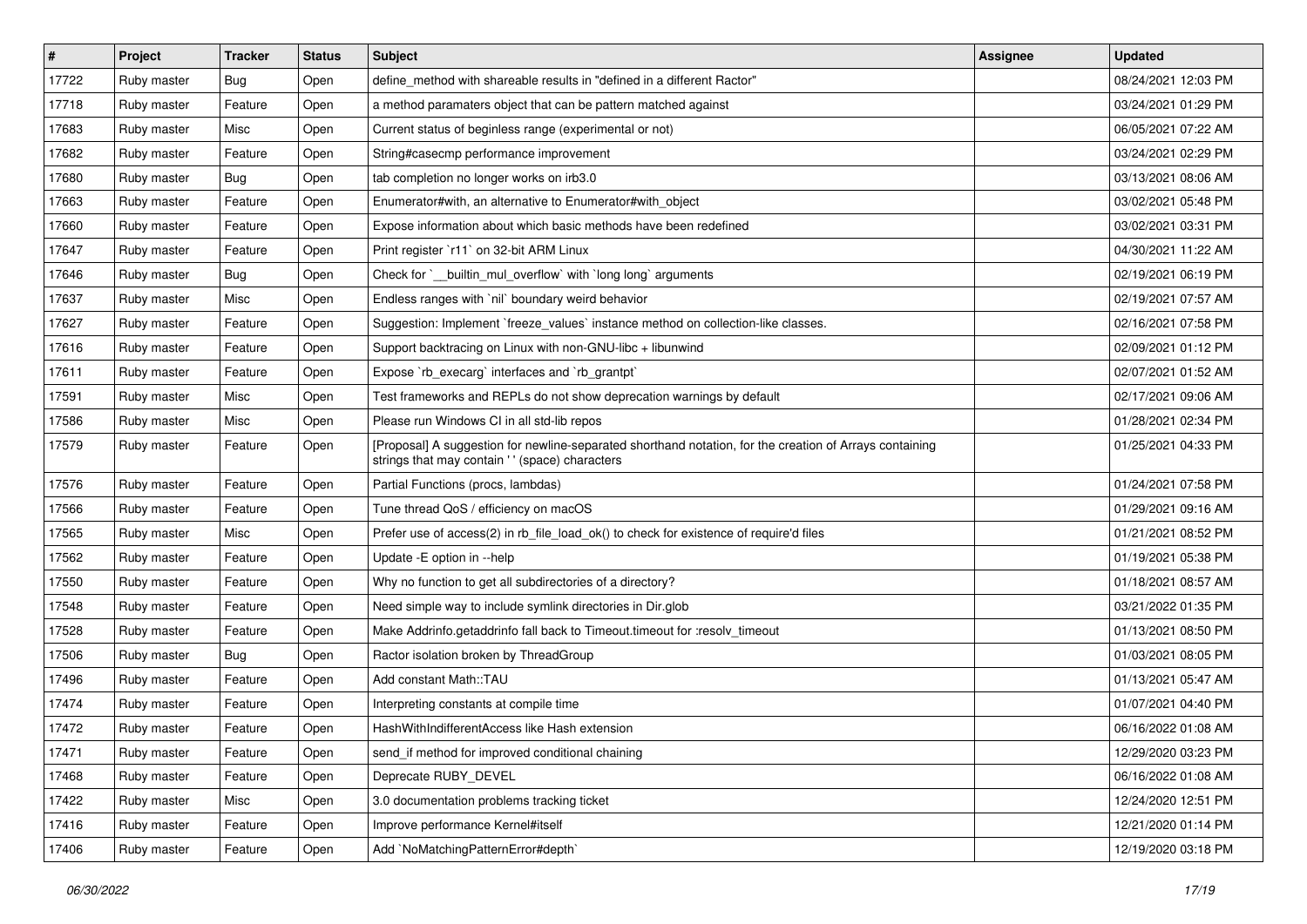| $\vert$ # | Project     | <b>Tracker</b> | <b>Status</b> | Subject                                                                                                | <b>Assignee</b> | <b>Updated</b>      |
|-----------|-------------|----------------|---------------|--------------------------------------------------------------------------------------------------------|-----------------|---------------------|
| 17399     | Ruby master | Misc           | Open          | Are endless methods experimental?                                                                      |                 | 12/22/2020 07:05 PM |
| 17390     | Ruby master | Misc           | Open          | Class and method-level docs for Ractor                                                                 |                 | 12/13/2020 06:33 PM |
| 17383     | Ruby master | Bug            | Open          | 3.0 recursion memory speed issues                                                                      |                 | 12/09/2020 05:41 PM |
| 17375     | Ruby master | Feature        | Open          | Add scheduler callbacks for transferring fibers                                                        |                 | 12/07/2020 11:31 PM |
| 17373     | Ruby master | Bug            | Open          | Ruby 3.0 is slower at Discourse bench than Ruby 2.7                                                    |                 | 01/04/2021 06:47 AM |
| 17357     | Ruby master | Feature        | Open          | Queue#pop` should have a block form for closed queues                                                  |                 | 01/12/2021 07:32 AM |
| 17356     | Ruby master | Feature        | Open          | Alignment of memory allocated through Fiddle struct's malloc                                           |                 | 12/02/2020 11:06 AM |
| 17354     | Ruby master | <b>Bug</b>     | Open          | Module#const_source_location is misleading for constants awaiting autoload                             |                 | 03/26/2021 05:56 PM |
| 17353     | Ruby master | Feature        | Open          | Functional chaining operator                                                                           |                 | 11/30/2020 03:29 AM |
| 17337     | Ruby master | Bug            | Open          | Don't embed Ruby build-time configuration in Ruby                                                      |                 | 12/21/2020 04:17 PM |
| 17333     | Ruby master | Feature        | Open          | Enumerable#many?                                                                                       |                 | 12/11/2020 03:38 AM |
| 17330     | Ruby master | Feature        | Open          | Object#non                                                                                             |                 | 01/25/2021 03:54 PM |
| 17326     | Ruby master | Feature        | Open          | Add Kernel#must! to the standard library                                                               |                 | 06/22/2022 04:10 PM |
| 17325     | Ruby master | Feature        | Open          | Adds Fiber#cancel, which forces a Fiber to break/return                                                |                 | 11/19/2020 12:34 AM |
| 17316     | Ruby master | Feature        | Open          | On memoization                                                                                         |                 | 05/13/2022 11:32 AM |
| 17315     | Ruby master | Feature        | Open          | Hash #transform                                                                                        |                 | 11/13/2020 08:38 PM |
| 17311     | Ruby master | Feature        | Open          | Improve performance Array#deconstruct & Array#to_ary                                                   |                 | 11/08/2020 07:12 AM |
| 17309     | Ruby master | Misc           | Open          | URI.escape being deprecated, yet there is no replacement                                               |                 | 11/11/2020 12:52 AM |
| 17298     | Ruby master | Feature        | Open          | Ractor's basket communication APIs                                                                     |                 | 11/13/2020 04:16 PM |
| 17290     | Ruby master | Feature        | Open          | Syntax sugar for boolean keyword argument                                                              |                 | 10/29/2020 04:51 AM |
| 17286     | Ruby master | Feature        | Open          | 'Ractor.new' should accept 'move: true'                                                                |                 | 11/08/2020 03:01 AM |
| 17285     | Ruby master | Feature        | Open          | Less strict `Ractor.select`                                                                            |                 | 10/26/2020 03:15 AM |
| 17263     | Ruby master | Bug            | Open          | Fiber context switch degrades with number of fibers, limit on number of fibers                         |                 | 01/31/2022 02:47 PM |
| 17258     | Ruby master | Feature        | Open          | Oneshot Branch Coverage                                                                                |                 | 10/09/2020 08:26 PM |
| 17208     | Ruby master | Feature        | Open          | Add `Set#compact` and `Set#compact!` methods                                                           |                 | 11/05/2020 10:44 AM |
| 17206     | Ruby master | Feature        | Open          | Introduce new Regexp option to avoid global MatchData allocations                                      |                 | 10/28/2020 10:43 PM |
| 17199     | Ruby master | Misc           | Open          | id outputed by inspect and to_s output does not allow to find actual object_id and vice-versa          |                 | 10/20/2020 09:35 PM |
| 17180     | Ruby master | Bug            | Open          | Ractor and constant referencing                                                                        |                 | 09/20/2020 05:43 PM |
| 17174     | Ruby master | Misc           | Open          | Error relocating, symbol not found" error when compiling a native extension on Alpine with Ruby >=2.4" |                 | 10/06/2020 11:19 AM |
| 17166     | Ruby master | Feature        | Open          | net/http not supporting unix domain sockets                                                            |                 | 09/12/2020 02:51 PM |
| 17165     | Ruby master | Feature        | Open          | Add `filter` and `flatten` keywords to `Enumerable#map`                                                |                 | 09/13/2020 09:41 AM |
| 17163     | Ruby master | Feature        | Open          | Rename `begin`                                                                                         |                 | 09/09/2020 03:04 AM |
| 17159     | Ruby master | Bug            | Open          | extend 'define_method' for Ractor                                                                      |                 | 10/29/2020 04:06 PM |